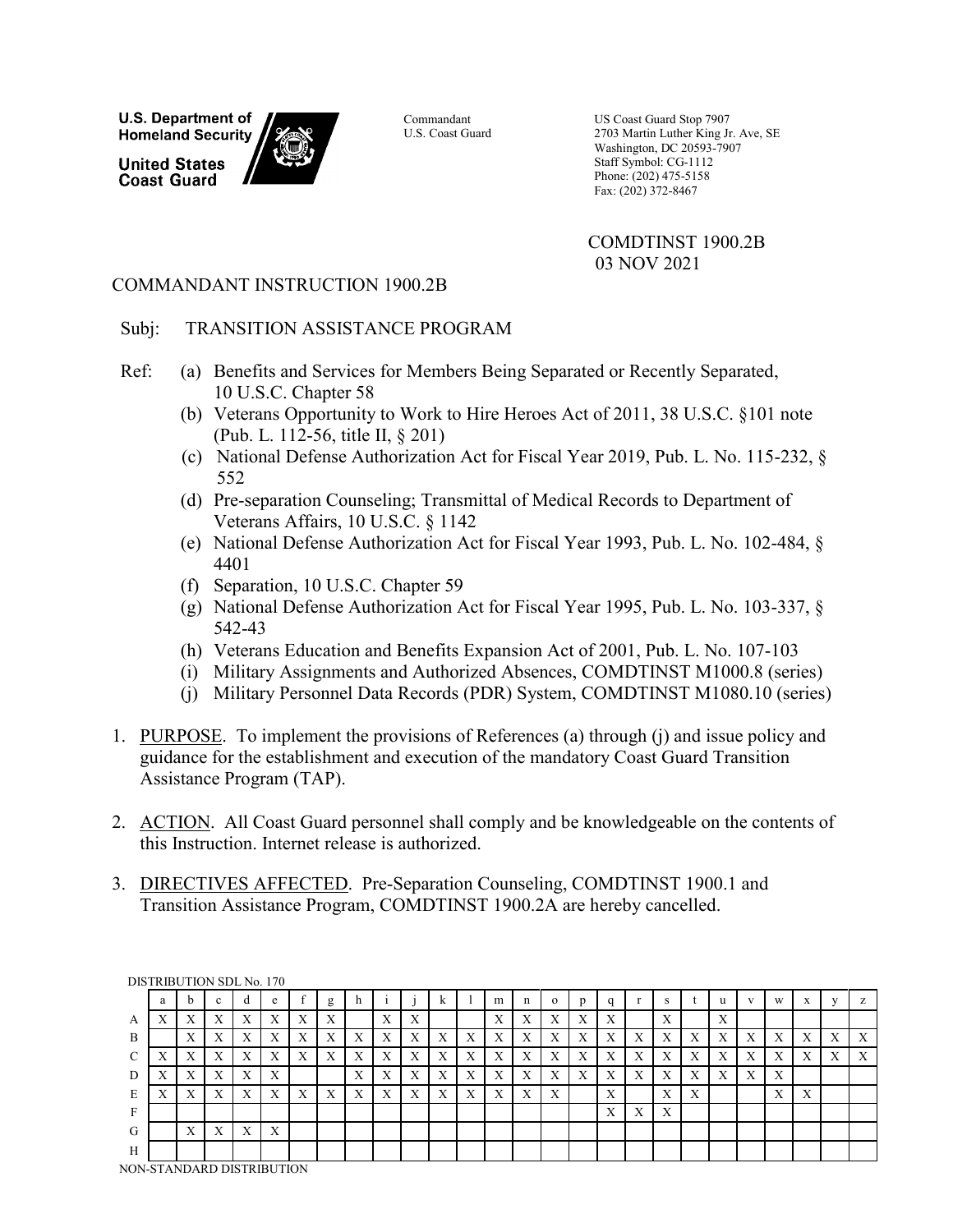#### COMDTINST 1900.2B

- 4. DISCUSSION. The TAP was established in 1990 to comply with Federal laws contained in Reference (a) requiring separating and retiring servicemembers (officer and enlisted) of active and reserve components, to have access to transition assistance services.
	- a. In November 2011, the President of the United States signed into law Reference (b), mandating participation in a TAP for all separating and retiring members of the Armed Forces, to include: Pre-separation Counseling, a Department of Labor Employment Workshop (DOLEW), Veteran Affairs (VA) Briefing, and registration in for VABenefits.
	- b. Additional changes were made by Reference (c) to the transition program to include a pre-assessment and one-on-one, or face-to-face video counseling with the Transition Manager to assist in the development of an individual pathway and track for the servicemember. This requirement is to be met 365 days prior to the member's separation or retirement date.
	- c. The primary objectives of the Coast Guard TAP are to fulfill the requirements of Reference (b), and to improve retention and mission readiness by providing professional career growth and transitional resources to the military community throughout each member's career lifecycle. Transition assistance services provide separating and retiring members and their families with the skills, tools, and self-confidence necessary to ensure successful reentry and effective transition to civilian life and into the nation's civilian workforce. This instruction is intended to facilitate this process and demonstrate the Coast Guard's commitment to caring for its own.
- 5. DISCLAIMER. This guidance is not a substitute for applicable legal requirements, nor is it itself a rule. It is intended to provide operational guidance for Coast Guard members and is not intended to, nor does it impose, legally binding requirements on any party outside the Coast Guard.
- 6. MAJOR CHANGES. Major changes to this Instruction include:
	- a. Establishes the requirement for mandatory participation in the TAP;
	- b. The five-day transition seminar is changed to a three-day seminar with instruction tracks available, requires pre-assessment at least 365 days prior to transition, and adds a one-onone or face-to-face video requirement to assist members with paths in accordance to Reference (c);
	- c. Removes Enclosure (4) of the cancelled Transition Assistance Program, COMDTINST 1900.2A; Separation Program Designators (SPD) Codes Eligible for Involuntary Separation Benefits. The SPD codes and involuntary separation benefits are not determined by the TAP;
	- d. Establishes policy and procedures for the transition process; and,
	- e. Clarifies roles and responsibilities for the TAP.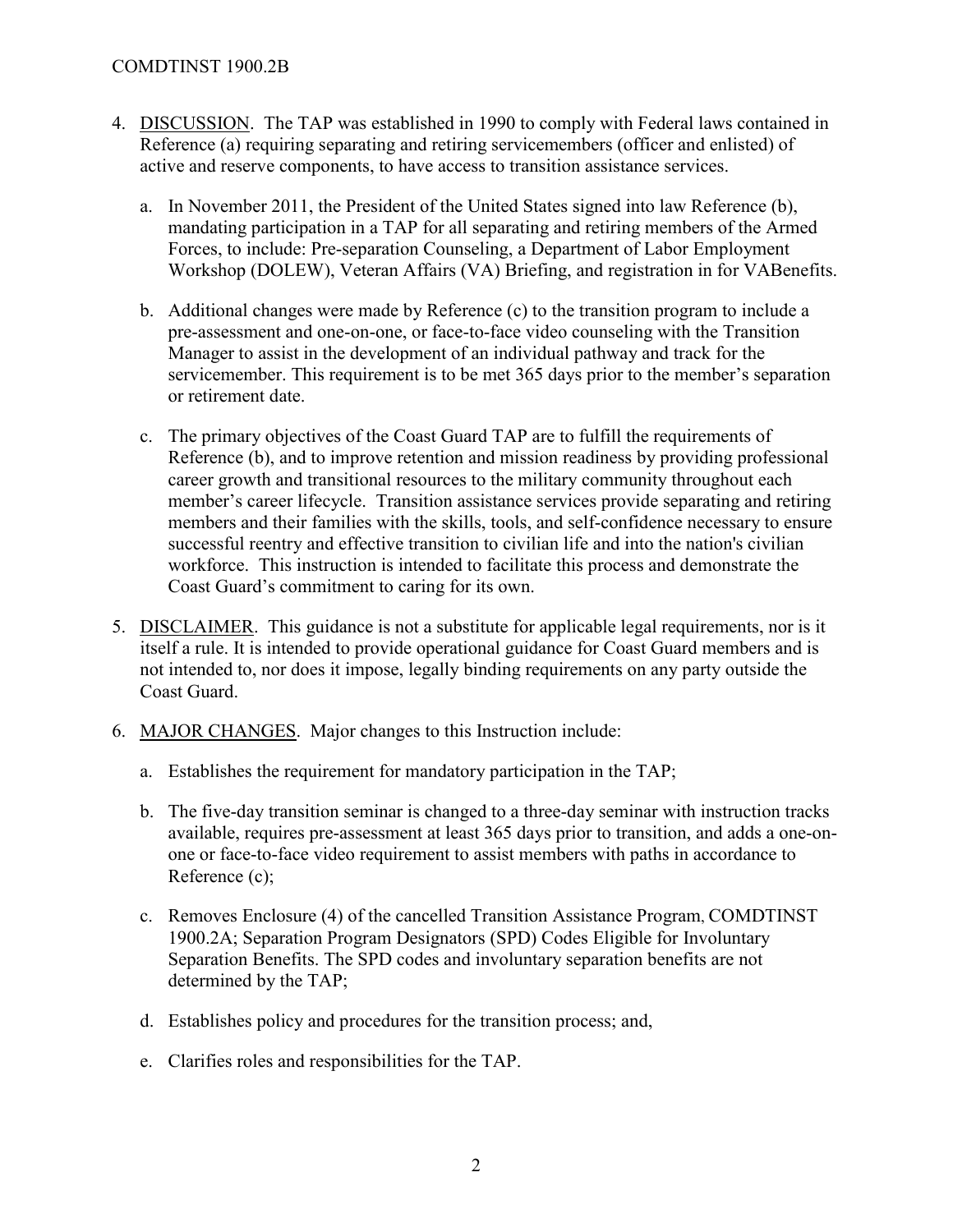7. IMPACT ASSESSMENT. This Directive, and the statutory requirement for mandatory participation in transition services by all separating and retiring members, will increase the workload for unit personnel and administrative offices providing pre-separation counseling, and for Transition and Relocation Managers (TRMs) who will be required to manage additional transition seminars and provide related services to all active duty and reserve members. The addition of the one-on-one counseling required by Reference (c) will increase the workload and amount of counseling needed to comply. Commands will be responsible for their separating member's career readiness and attendance at a transition seminar.

#### 8. ENVIRONMENTAL ASPECT AND IMPACT CONSIDERATIONS.

- a. Commandant (CG-47) reviewed the development of this Instruction, and the general policies contained within it, and determined that this policy falls under the Department of Homeland Security (DHS) categorical exclusion A3. No further environmental analysis is necessary in accordance with the U.S. Coast Guard Environmental Planning Policy, COMDTINST 5090.1 (series).
- b. This Instruction will not result in any substantial change to existing environmental conditions or violation of any applicable federal, state, or local laws relating to the protection of the environment. It is the responsibility of the action proponent to evaluate all future specific actions resulting from this policy for compliance with the National Environmental Policy Act (NEPA), other applicable environmental mandates, and the U.S. Coast Guard Environmental Planning Policy, COMDTINST 5090.1 (series).
- 9. DISTRIBUTION. No paper distribution will be made of this Instruction. An electronic version will be located on the following Commandant (CG-612) web sites: Internet: [http://www.dcms.uscg.mil/directives/.](http://www.dcms.uscg.mil/directives/) CGPortal: [https://cg.portal.uscg.mil/library/directives/SitePages/Home.aspx.](https://cg.portal.uscg.mil/library/directives/SitePages/Home.aspx)
- 10. PROCEDURE. There are distinct and separate differences between transition benefits and transition services. Not all members are eligible for transition benefits, but they are eligible for transition services to include separation counseling and seminars.
	- a. Transition Benefits.
		- (1) Transition benefits are specific entitlements (e.g., extension of medical coverage, extension of use of military housing) that are granted to a limited, well-defined group of members who are involuntarily separated; not all involuntary separating members are authorized transition benefits.
		- (2) Eligibility for transition benefits depends on the nature and characterization of a member's discharge. In general, members must meet the following conditions to be eligible for benefits:
			- (a) Served on active duty after 30 September 1994;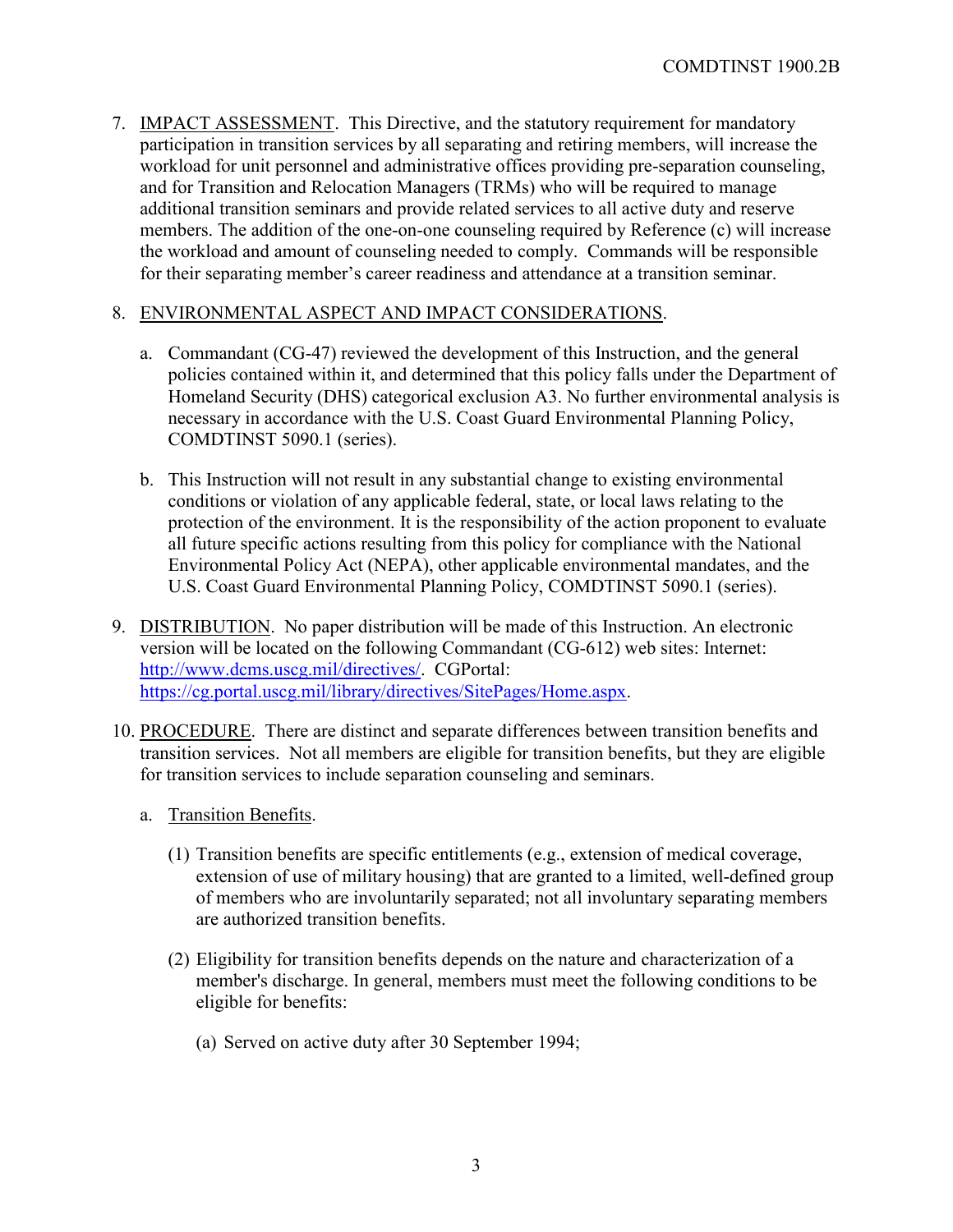- (b) Involuntarily separated or separating with a qualifying SPD code (SPD codes are assigned by Personnel Support Center (PSC) to the member, but the determination of what SPD codes are eligible is not); and,
- (c) Were or will be discharged under conditions characterized as either honorable or under honorable conditions.
- b. Transition Services.
	- (1) Transition services are programs which provide career related information and services (e.g., resume assistance, employment search, and interviewing techniques) through a variety of means such as local trainings, one-on-one assistance with a TRM and online resources. These services are available to all separating and retiring members.
	- (2) As authorized by Reference (c), members are eligible to receive transition services as early as 24 months prior to retirement. Members who are voluntarily separating for reasons other than retirement may access transition services as early as 12 months prior to their separation date.
	- (3) For involuntary and short notice separations, commanders must ensure members receive transition assistance services upon notification as defined in this Instruction prior to commencing separation proceedings.
	- (4) As required by Reference (a), Pre-separation Counseling, participation in a TAP seminar, and capstone are mandatory for every Active Component (AC) and Reserve Component (RC) servicemember separating after serving 180 continuous days or more on active duty. All members must complete these requirements at least 90 days prior to separation. Process must begin 365 days prior to separation date.
- c. Initial Counseling: Initial counseling is required no later than 365 days prior to separation/retirement unless short notice separation which will commence upon notification.
	- (1) Servicemembers must complete an Initial Self-Assessment prior to setting one-on-one meeting with their servicing TRM. The self-assessment will be provided by TRM.
	- (2) Servicemembers will meet with their TRM to discuss their Self-Assessment worksheet and assist with determining pathways and tracks for individual transition and develop plans.
- d. Pre-separation Counseling. Pre-separation counseling is intended to inform all separating and retiring Service members of the availability of transition services and assist them in obtaining those services. Commands must ensure all separating or retiring members complete the following as a part of the Pre-separation Counseling:
	- (1) Servicemembers must complete the Pre-separation Counseling Training Modules on the Coast Guard Learning Management System (LMS); and,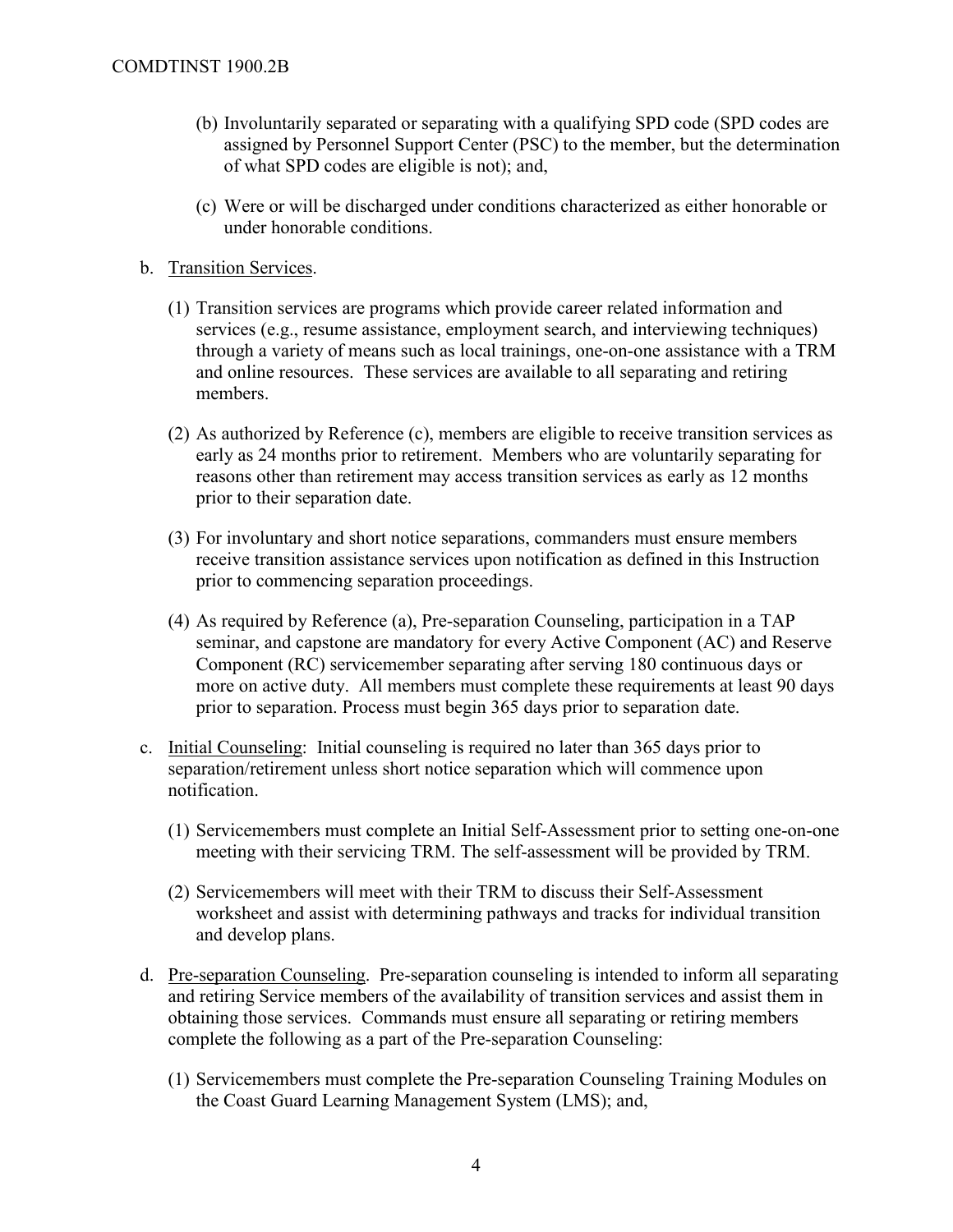- (2) Upon completion of Pre-separation Counseling on LMS, the servicemember will log into the website,<https://milconnect.dmdc.osd.mil/milconnect/> and initiate the Preseparation/Transition Counseling and Career Readiness Standards E-Form for Servicemembers Separating, Retiring, Released from Active Duty (RELAD), DD Form 2648.
- e. Transition Seminar. The TAP seminar consists of the required components of the DOLEW, VA brief, and VA Benefits registration. Whenever possible, servicemembers should attend in person. Proactive planning is required to ensure servicemembers attend a TAP seminar prior to separation. There is no authority to extend the expiration of enlistment or date of approved separation for officers in order to attend a TAP. Commands must work with the TRM in their AOR to send qualifying members to the nearest and/or most cost-effective location to attend a brick and mortar TAP seminar, (either a Coast Guard base or DOD installation). Commands are responsible for funding the servicemember if travel is authorized. If a brick and mortar TAP seminar is not available, the servicemember is unable to attend, or if attendance is cost prohibitive, the servicemember will receive all the information covered in a TAP seminar virtually which can be accessed by visiting <https://www.tapevents.org/courses>. This will provide listing of all the seminar modules.
	- (1) DOLEW: Mandatory 1-day Department of Labor (DOL)-led employment assistance workshop.
		- (a) DOLEW Exemption. DOLEW is the only portion of the TAP Seminar from which a servicemember can be exempt. Pre-separation Counseling, VA Briefings I and II, and registration in eBenefits remain mandatory. Eligible servicemembers who qualify for an exemption may still elect to participate in the DOLEW. The following exemptions apply:
			- 1) Eligible servicemembers retiring after 20 or more years of qualifying military service; or
			- 2) Eligible servicemembers who, after serving their first 180 continuous days or more on active duty, meet at least one of the following criteria:
				- a) Able to provide documented evidence of civilian employment; or,
				- b) Are determined to be prepared for employment through one-on-one counseling session; or
				- c) Able to provide documented acceptance into an accredited career technical training, undergraduate, or graduate degree program; or,
				- d) Possess specialized skills, which, due to unavoidable circumstances, are needed to support a unit on orders scheduled to deploy within 60 days. The first commander in the eligible servicemembers' chain of command must certify completion of the Individual Transition Plan (ITP) Checklist; the Servicemember Pre-separation/Transition Counseling and Career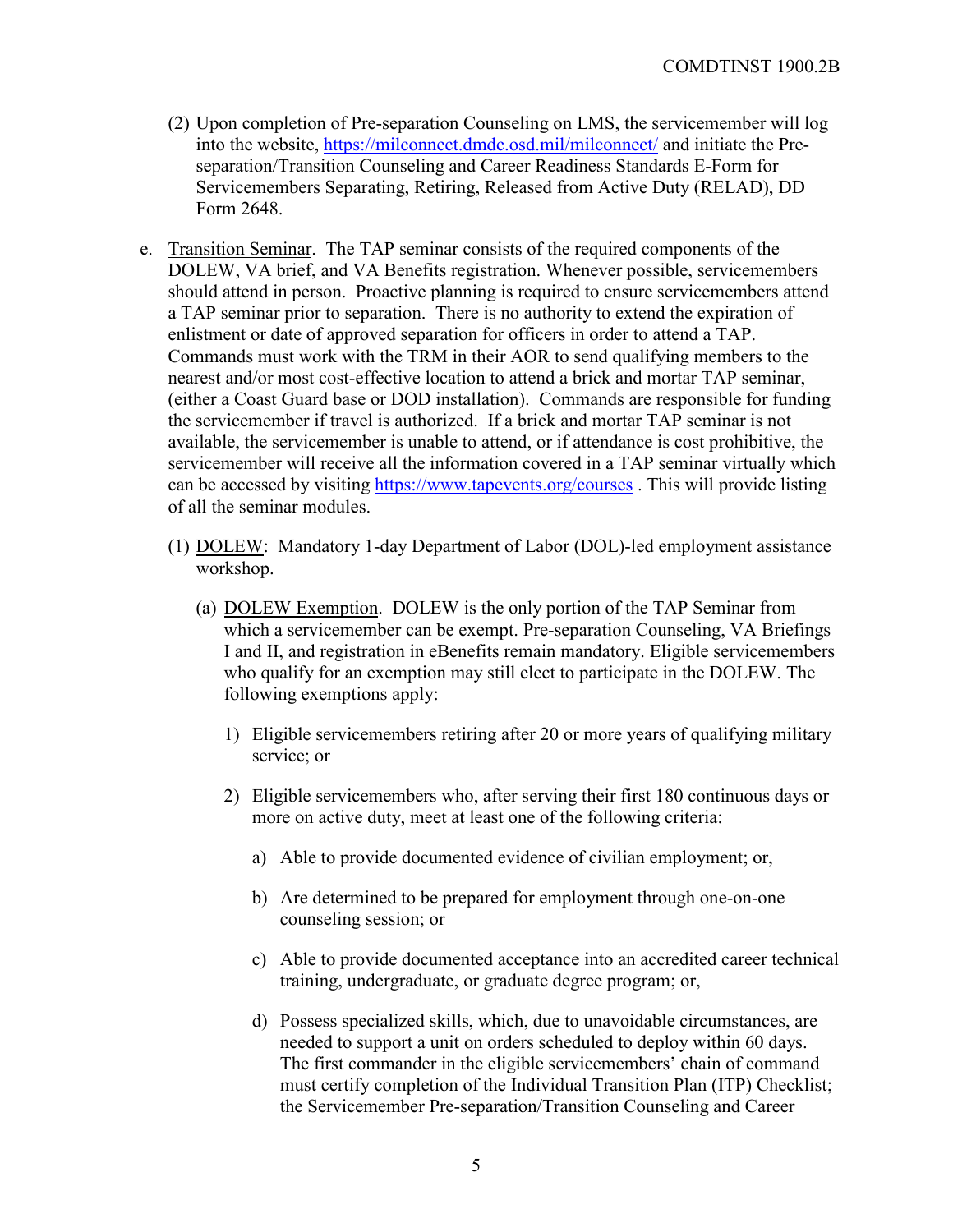Readiness Standards E-Form for Servicemembers Separating, Retiring, Released from Active Duty (RELAD); DD Form 2648; and any request for exemption from the DOLEW.

- 3) Servicemembers who are recovering from injury; separating, retiring, or being released from active duty; and, are enrolled in the education and employment initiative, or similar transition program designed to secure employment, higher education, or career technical training post-separation such as the Yellow Ribbon Program.
- 4) Flag officers are exempt from DOLEW, Career Readiness Standards, ITP, and Capstone.
- 5) Eligible Reserve servicemembers who have previously participated in the DOLEW may request an exemption.
- (b) TRMs will document the decision of eligible servicemembers who qualify for an exemption and elect not to participate in the DOLEW on their Transition Assistance E-Form DD Form 2648.
- (2) Veteran Affairs Brief. VA-led mandatory briefings that provide eligible servicemembers with information on available veterans' benefits and services.
- (3) Service Day: Service-led briefings to include crosswalk, financial planning, and other information to prepare member for their transition.
- (4) Two-day Tracks: As determined from member's self-assessment and one-on-one counseling, members may be required to attend one of the available four tracks. Members may attend any or all tracks voluntarily.
	- (a) Preparation for Employment: Department of Labor-led track to further prepare members for employment after separation/retirement.
	- (b) Preparation for Education: Service-led track to prepare members for college, continuing education, and education goals.
	- (c) Preparation for Vocational-Technical: Department of Labor- led track to assist members with vocational education, technical schools, credentialing and professional licensing.
	- (d) Preparation for Entrepreneurship: Small Business Administration (SBA)-led track to provide information on small business for veterans, business plans, and successful techniques to owning a business.
- (5) VA Benefits Registration. Members must also register for VA benefits using VA.gov.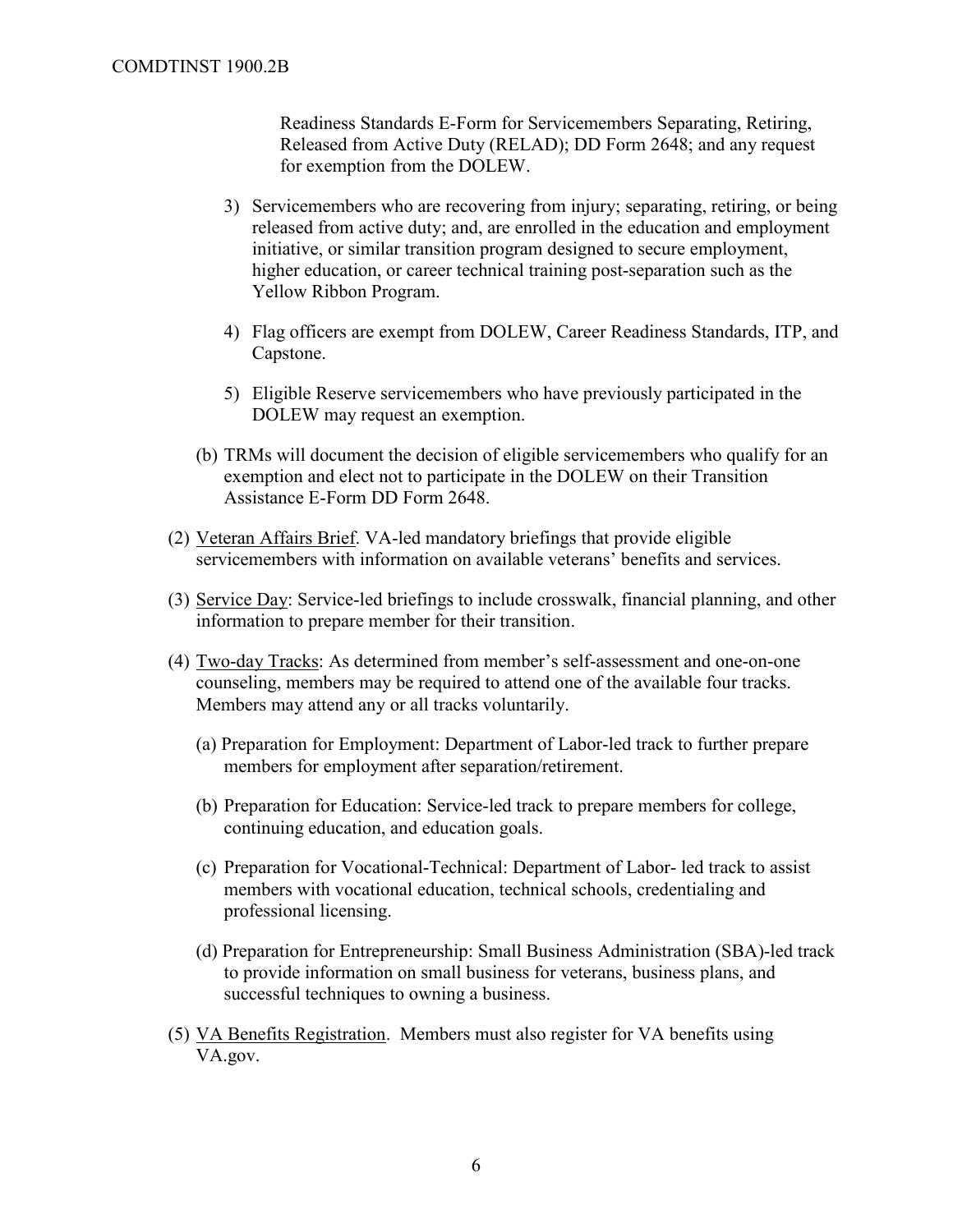- f. Capstone. Capstone is a mandatory component of TAP where commanders, or commanders' designees, verify that servicemembers have met [Career Readiness](https://www.dodtap.mil/career_readiness_standards.html)  [Standards \(CRS\).](https://www.dodtap.mil/career_readiness_standards.html) The purpose of the capstone is to evaluate a servicemember's preparedness to successfully transition from a military to a civilian career. The capstone event is designed to evaluate servicemember preparedness to successfully transition to a civilian career and determine whether Career Readiness Standards (Enclosure (1)) were met. Note: Flag officers are not required to complete Pre-separation, ITP, TAP Seminar, Career Readiness Standards or Capstone.
- 11. RECORDS MANAGEMENT CONSIDERATIONS. Records created as a result of this Instruction, regardless of format or media, must be managed in accordance with the records retention schedules located on the Records Resource Center CGPortal site: [https://cg.portal.uscg.mil/units/cg61/CG611/SitePages/Home.aspx.](https://cg.portal.uscg.mil/units/cg61/CG611/SitePages/Home.aspx)
- 12. DEFINITIONS. Terms used in this Instruction are defined in Enclosure (2).

#### 11. ROLES AND RESPONSIBILITIES.

- a. The Director of Health, Safety, and Work-Life, Commandant (CG-11), must promulgate policy and guidance regarding TAP.
- b. The Office of Work-Life, Commandant (CG-111) and Family Services Division (CG-1112) , must: provide oversight of the TAP policy development and implementation; advocate for funding of approved TAP activities; and support collaborative efforts between Coast Guard units, DOD, DOL, Department of Veterans Affairs (VA), Department of Education, Small Business Administration (SBA), and other federal, state, and local agencies, including both public and private, to ensure maximum awareness and delivery of transition resources for our members and their families.
- c. Commandant (CG-1112), Transition Program Manager must:
	- (1) Develop policy and guidance for program implementation and compliance in conjunction with Health, Safety, and Work-Life Service Center;
	- (2) Manage program resources, maintain program elements and materials, and ensure effectiveness and efficiency through periodic review and update;
	- (3) Coordinate interdepartmental program management, policies, and services with other Federal agencies and military services;
	- (4) Provide sufficient training in coordination with FORCECOM, where appropriate, and approve marketing materials for commands and TRMs to increase attendance;
	- (5) Assist the Department of Homeland Security (DHS) Inspector General (IG) by providing guidance for inspecting and evaluating transition assistance;
	- (6) In conjunction with Health, Safety, and Work-Life (HSWL) Service Center (SC) develop Standard Operating Procedures (SOP)/HSWL SC Technical Directives;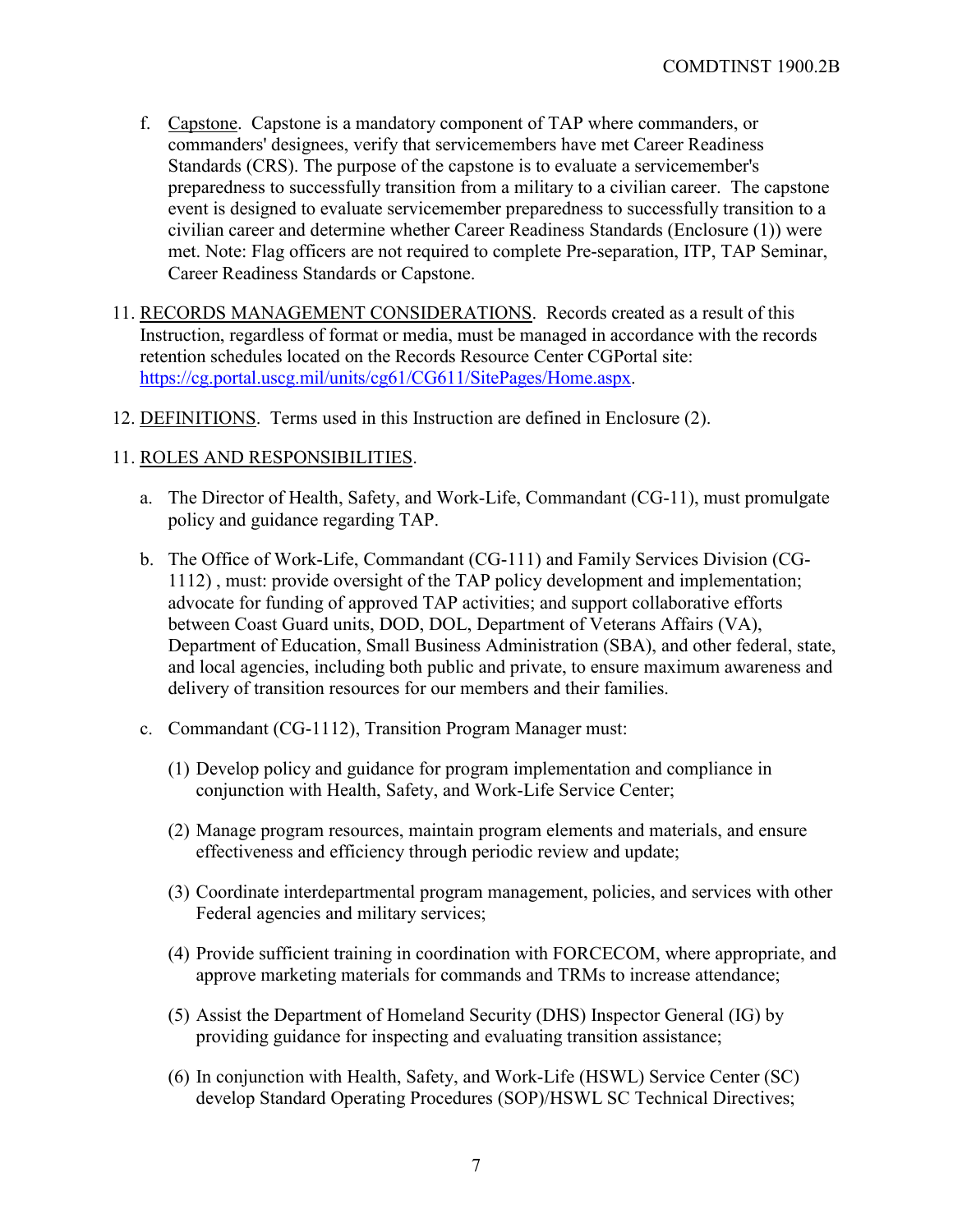- (7) Collaborate with HSWL SC to develop material to assist commands with tools and marketing materials to ensure highest visibility of program requirements and maximum participation. Post tools and marketing materials in the TAP Toolkit on the office of Work-Life, Transition Assistance Program website;
- (8) Collaborate with Health, Safety, and Work-Life (HSWL) Service Center (SC) to develop Quality Assurance (QA) monitoring items to assess compliance with policy and HSWL SC SOPs/Technical Directives. Participate in no less than one annual site visit;
- (9) Participate in all TRM hiring panels;
- (10) Collaborate with HSWL SC to identify data points and establish metrics to assess achievement of program goals and objectives;
- (11) Provide prior year compliance to Commands and leadership for visibility and marketing of the program, and;
- d. Health, Safety, and Work-Life (HSWL) Service Center (SC) must:
	- (1) Provide technical oversight to the HSWL Regional Practices (RP) for implementation of the TAP in accordance with this Instruction and HSWL SC SOPs/Technical Directives;
	- (2) In collaboration with the Transition Program Manager, identify data points and establish metrics to assess achievements of program goals and objectives;
	- (3) In collaboration with Commandant (CG-1112), develop and implement: SOPs, Tactics, Techniques and Procedures (TTPs) and/or technical directives as needed to ensure standard implementation of TAP;
	- (4) Collect and maintain TAP data and metrics monthly using designated metrics collection tools and respond to data requests to support operational and programmatic reporting;
	- (5) Ensure HSWL Regional Practices develop a comprehensive outreach and marketing plan to educate commands, personnel and administrative offices, servicemembers, and their families about TAP;
	- (6) In collaboration with the Transition Program Manager develop Quality Assurance (QA) monitoring items to assess compliance with policy, TTPs and HSWL SC SOPs/Technical directives;
	- (7) Participate in all TRM hiring panels; and,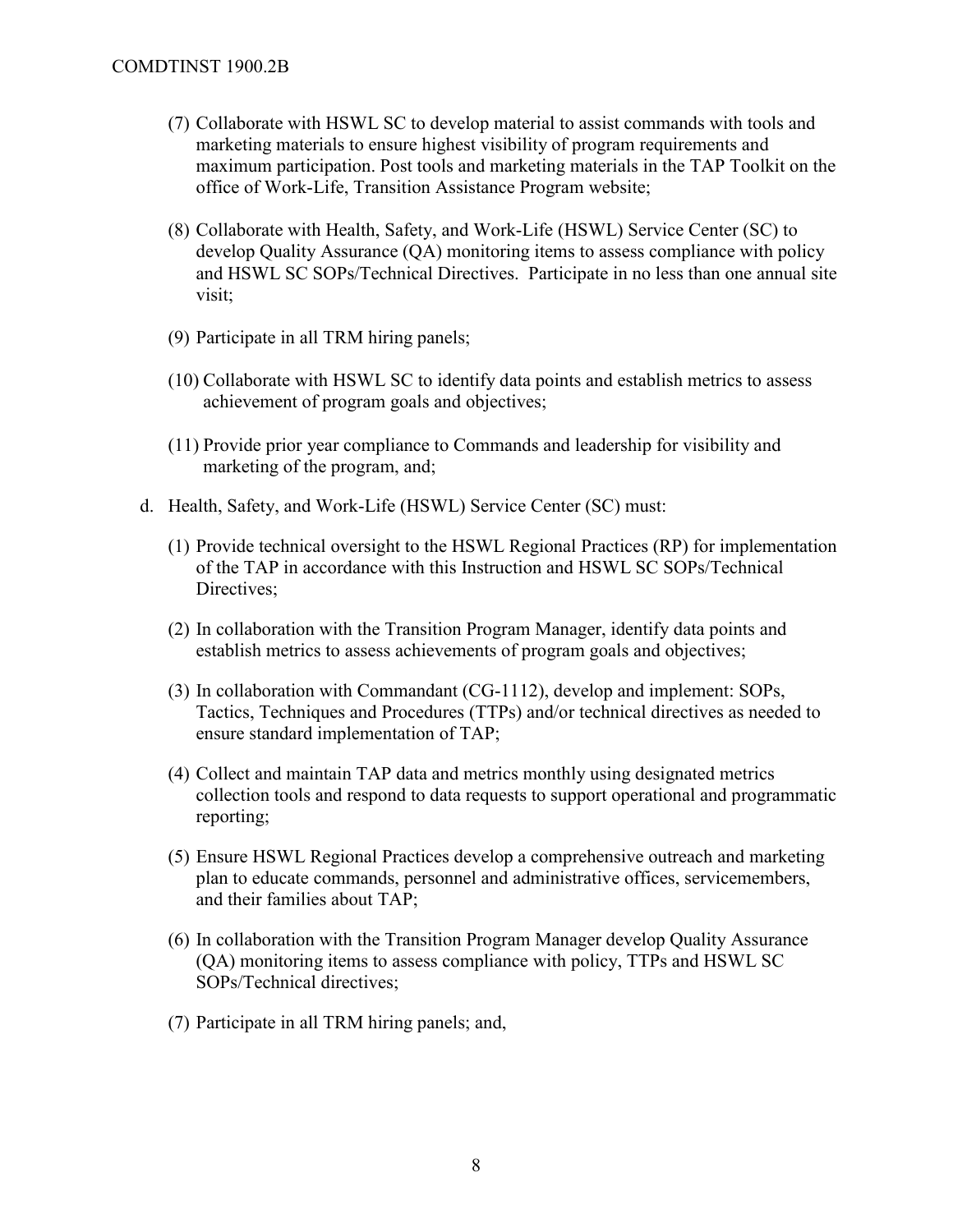- (8) In collaboration with Commandant (CG-1112), ensure TAP quality assurance program emphasizes policy compliance, customer satisfaction, and best practices.
- e. HSWL Regional Managers (RM) must:
	- (1) Allocate available funding and resources to ensure proper and complete TAP service delivery;
	- (2) Develop comprehensive outreach and marketing plan to educate commands, personnel and administrative offices, servicemembers, and their families about TAP;
	- (3) Ensure the TRM complies with all responsibilities and requirements of this Instruction, TTPs, and HSWL SC SOPs/Technical Directives;
	- (4) Ensure the TRM proactively markets program services and resources throughout the RP and in accordance with the marketing plan;
	- (5) Ensure that the Transition Program Manager and HSWL SC participate on the TRM hiring panel and selection process;
	- (6) Ensure the TRM collects, prepares, and maintains statistical data in accordance with Reference (b) and DOD-VEI (Veterans Employment Initiative) requirements or as otherwise required by law;
	- (7) Ensure TRM reports monthly program data to HSWL SC using the designated metrics collection tool; and,
	- (8) Ensure the TRM provides status updates and any other reports as required by Commandant (CG-1112) and the HSWL SC.
- f. HSWL Regional Practice, TRMs must:
	- (1) Coordinate, implement, and maintain a regional TAP program to meet the requirements of Federal law and Coast Guard guidance, as well as the needs of separating/retiring members and their family members based of this Instruction and HSWL SC SOP/Technical Directives;
	- (2) Collaborate with other agencies and organizations, such as: Veterans' Employment and Training Service (VETS), DOL, VA, DOD, SBA, Veteran Service Organizations (VSO), and colleges, to coordinate with appropriate regional service providers;
	- (3) Participate in periodic program meetings to assess needs, plan, implement, review, and improve processes and procedures; and evaluate transition assistance effectiveness;
	- (4) Collaborate with Commandant (CG-1112), the HSWL SC, and TRM peers to develop best practice, which informs target populations of all transition policies, programs, and services;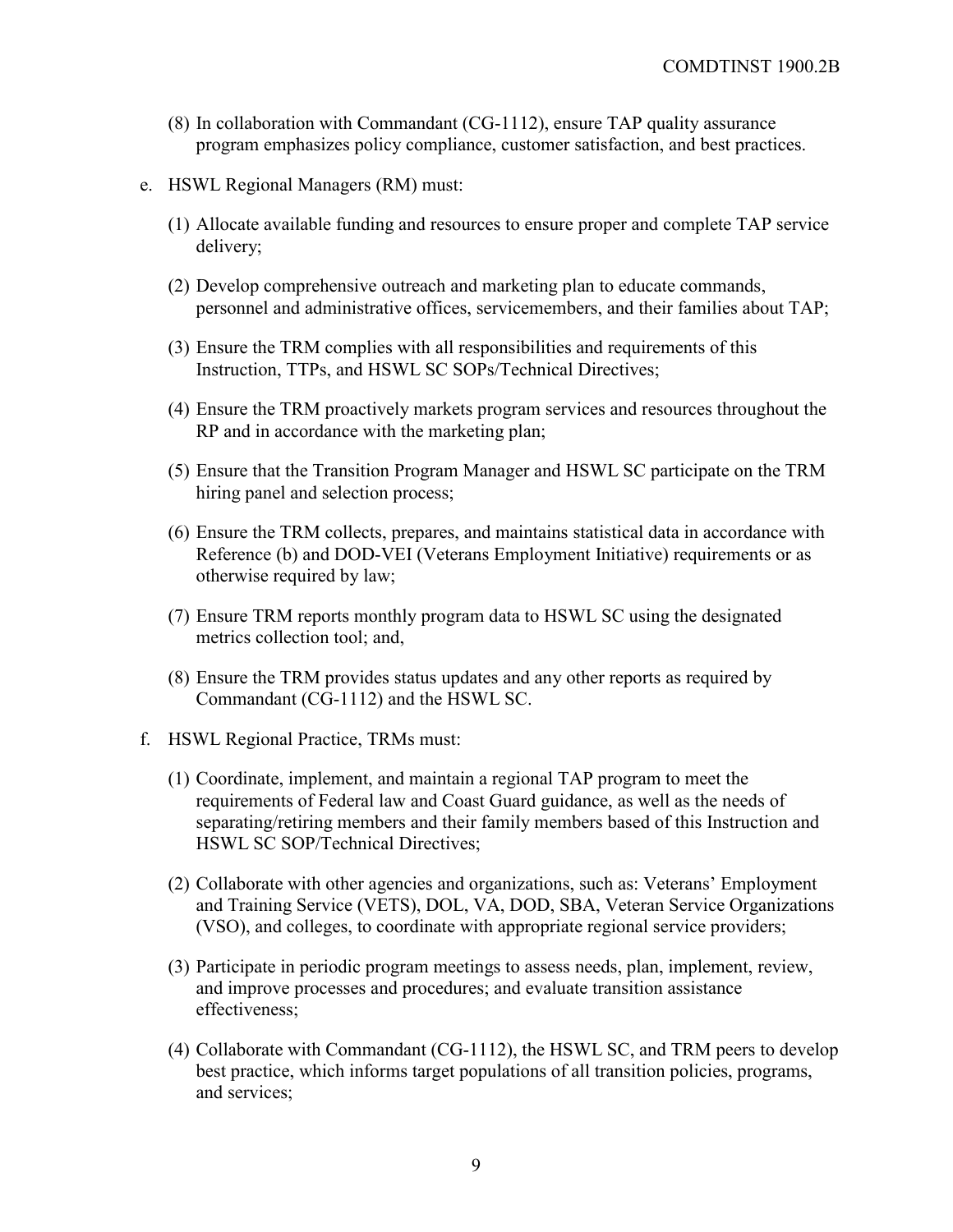- (5) Develop a network listing of resource providers, such as nonprofit service organizations, chaplains, retired affairs offices, education services offices, VA benefits counselors, medical authorities, and volunteers to make referrals and assist members with their transition;
- (6) Serve as the Coast Guard's agent for the coordination, delivery, implementation, and/or training of the regional DOLEW, where available;
- (7) Produce and maintain a schedule of all Transition Seminars within the AOR;
- (8) Assist Base Commanding Officers with the development of a local Memorandum of Understanding/Agreement (MOU/MOA) with the state employment commission representative(s) for the administration of TAP when Department of Labor services are to be utilized, if required, and maintain a copy of the signed MOU/MOA;
- (9) Coordinate, conduct and produce a schedule of workshops or trainings within the AOR for the purpose of providing separating and retiring members employment assistance;
- (10) Advise commands, personnel and administrative offices on the transition assistance process, to include initial self-assessment and one-on-one counseling requirement, Pre-separation Counseling and TAP seminars;
- (11) Provide and document one-on-one counseling to servicemembers 365 days prior to separation or retirement and assist with development of servicemember pathway and track for servicemember;
- (12) Maintain and publicize a list/virtual library of the most current employment reference materials libraries with to meet the needs in the area of responsibility, as required by Reference (a);
- (13) Proactively market program services and resources throughout the AOR and in accordance with the marketing plan;
- (14) Collect, prepare, maintain, and report statistical data in accordance with Reference (b), and DOD-VEI requirements or as otherwise required by law; and,
- (15) Report program data to the HSWL SC monthly using the designated metrics collection tools.
- g. COs/OICs must:
	- (1) Ensure commands comply with all applicable TAP provisions and federal laws as required by References (a) through (j) and outlined here;
	- (2) Initial Self-Assessment and one-on-one counseling:
		- a) Ensure member completes initial self-assessment and sends to TRM;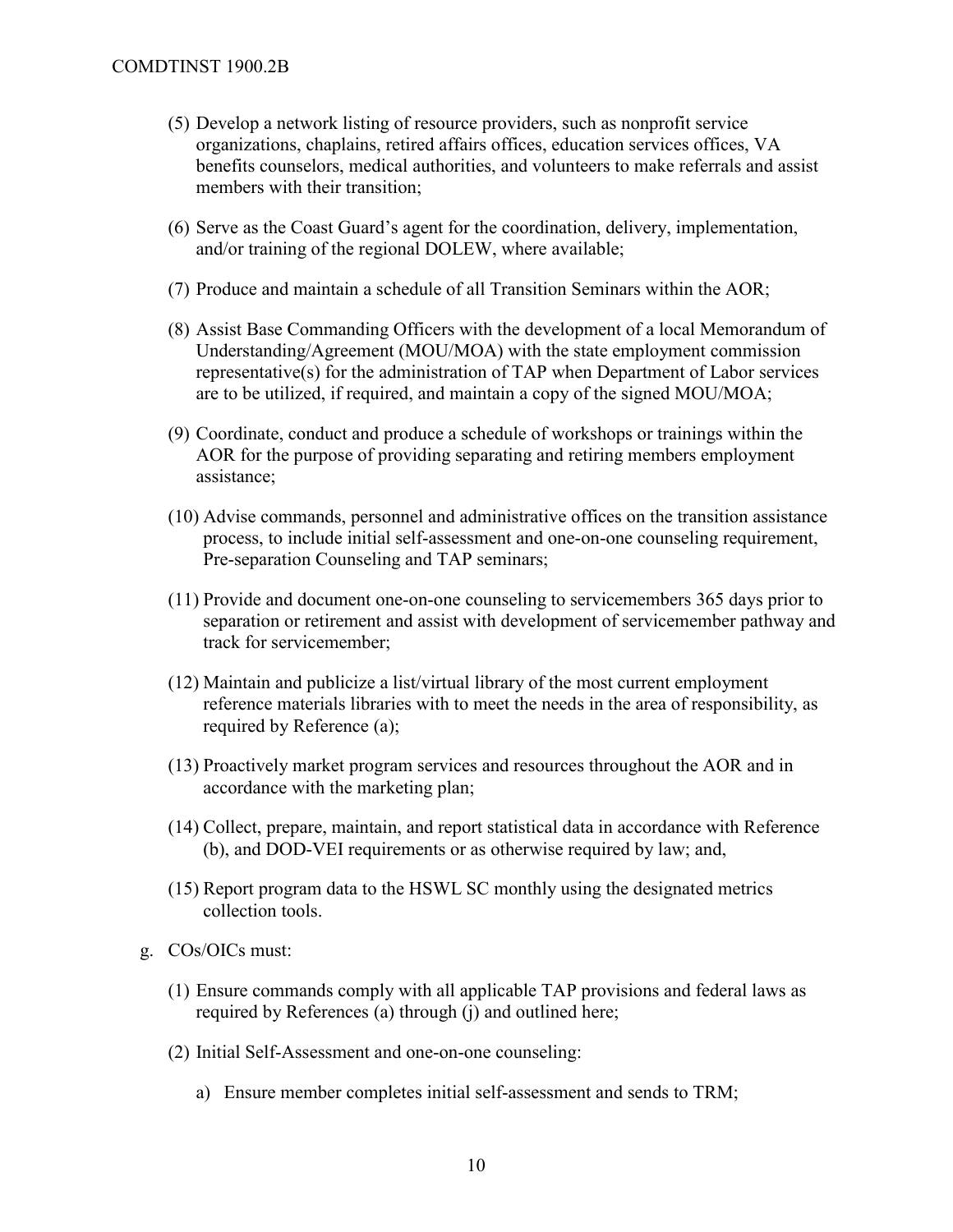- b) Ensure member schedules one-on-one initial counseling with TRM.
- (3) Pre-separation Counseling:
	- a) Ensure all voluntarily separating members receive Pre-separation Counseling no later than 365 days before each member's final date of active duty in order to comply with Federal law, per Reference (c); and,
	- b) Ensure all involuntarily separating members complete Pre-separation Counseling prior to separation. Although eligibility for transition services remains for a period of 180 days following separation, the command must ensure full compliance with the provisions of References (a) and (f) concerning Pre-separation Counseling;
- (4) TAP Seminars:
	- a) Ensure transitioning members unable to attend brick and mortar TAP seminars complete all mandated classes through DoD sponsored website, Transition Online Learning (TOL), as required in this Instruction, and send certificates of completion to their regional TRM; and,
	- b) Provide adequate facilities and support for the delivery of TAP seminars and services.
- (5) Capstone:
	- a) Verify that servicemembers have met [Career Readiness Standards \(CRS\)](https://www.dodtap.mil/career_readiness_standards.html) and have a viable Individual Transition Plan (ITP) and if a servicemember requires or desires follow-on assistance, in conjunction with the Transition manager, facilitate a transfer to appropriate partners such as the Department of Veterans Affairs or the Department of Labor; and,
	- b) Digitally sign the completion of Career Readiness Standards section of the Servicemember's Pre-separation/Transition Counseling and Career Readiness Standards e-Form for Servicemembers Separating, Retiring, or Released from Active Duty (RELAD), on DD Form 2648:
		- 1) COs (or command designees) must evaluate members' Career Readiness Standards to ensure they have met Career Readiness Standards based on their post-transition goals in the member's ITP and will receive an email containing a web link to the servicemembers e-Form to verify Career Readiness Standards and digitally sign form for completion.
		- 2) Ensure transfer of servicemember to appropriate partner agencies (VA, DOL, SBA) for those deemed at risk of not meeting CRS and servicemembers who require additional assistance must be referred to additional training opportunities.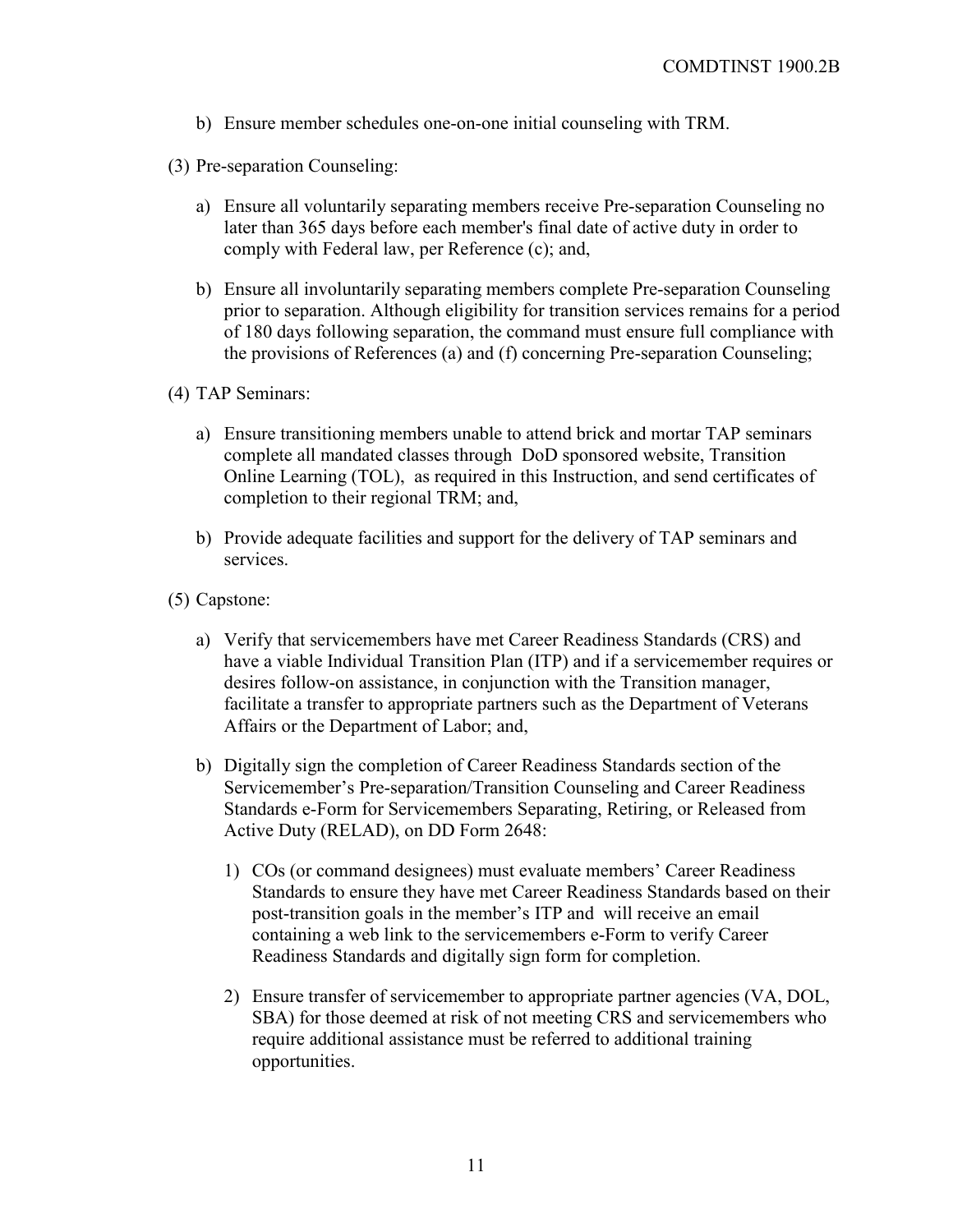- 3) Upon completion of transfer, the COs or designees should return to the web link to sign and verify that the member has completed Career Readiness Standards.
- c) Ensure members complete the requirements of the TAP, and issue an Administrative Remarks, Form CG-3307 if the member refuses to attend a seminar or complete the requirements.
- h. Personnel and Administrative Offices must:
	- (1) Assist commands with identifying transitioning servicemembers and their families;
	- (2) Refer servicemembers to Pre-separation Counseling training on the Coast Guard Learning Management System (LMS) and to initiate servicemember Preseparation/Transition Counseling and Career Readiness Standards E-Form for Servicemembers Separating, Retiring, Released from Active Duty (RELAD), DD Form 2648;
	- (3) Refer servicemembers to Pre-separation Counseling training in Learning Management System, for those who are pending retirement, during the 24-month period preceding the anticipated retirement date;
	- (4) In the case of a separation other than a retirement, refer servicemembers to LMS as soon as possible during the 12-month period preceding the anticipated separation date but not less than 90 days prior to separation;
	- (5) Ensure members complete Pre-separation Counseling in LMS in the case of unanticipated losses, as soon as possible;
	- (6) Pre-separation Counseling is not required for members being discharged or released before the completion of that member's first 180 days of active duty;
	- (7) Ensure that servicemembers with Involuntary Separation/Involuntary Retirement (IVS/IVR) orders are identified as early as possible to allow them to take advantage of certain benefits which require administrative action prior to separation (such as, excess leave to facilitate relocation and job search) and to comply with the provisions of References (a) through (e), Pre-separation Counseling must be conducted as soon as possible upon determination of an unanticipated separation;
	- (8) Verify the completion of the Pre-Separation Counseling:
		- (a) Log into the manager section located at [https://dodtap.mil/login.html.](https://dodtap.mil/login.html)
		- (b) Under Transition Documents create/open e-Form section, using the DOD number provided by the servicemember.
		- (c) Complete Section IV, item 2 by verifying completion of Pre-separation Counseling and sign digitally in all Transition Counselor blocks.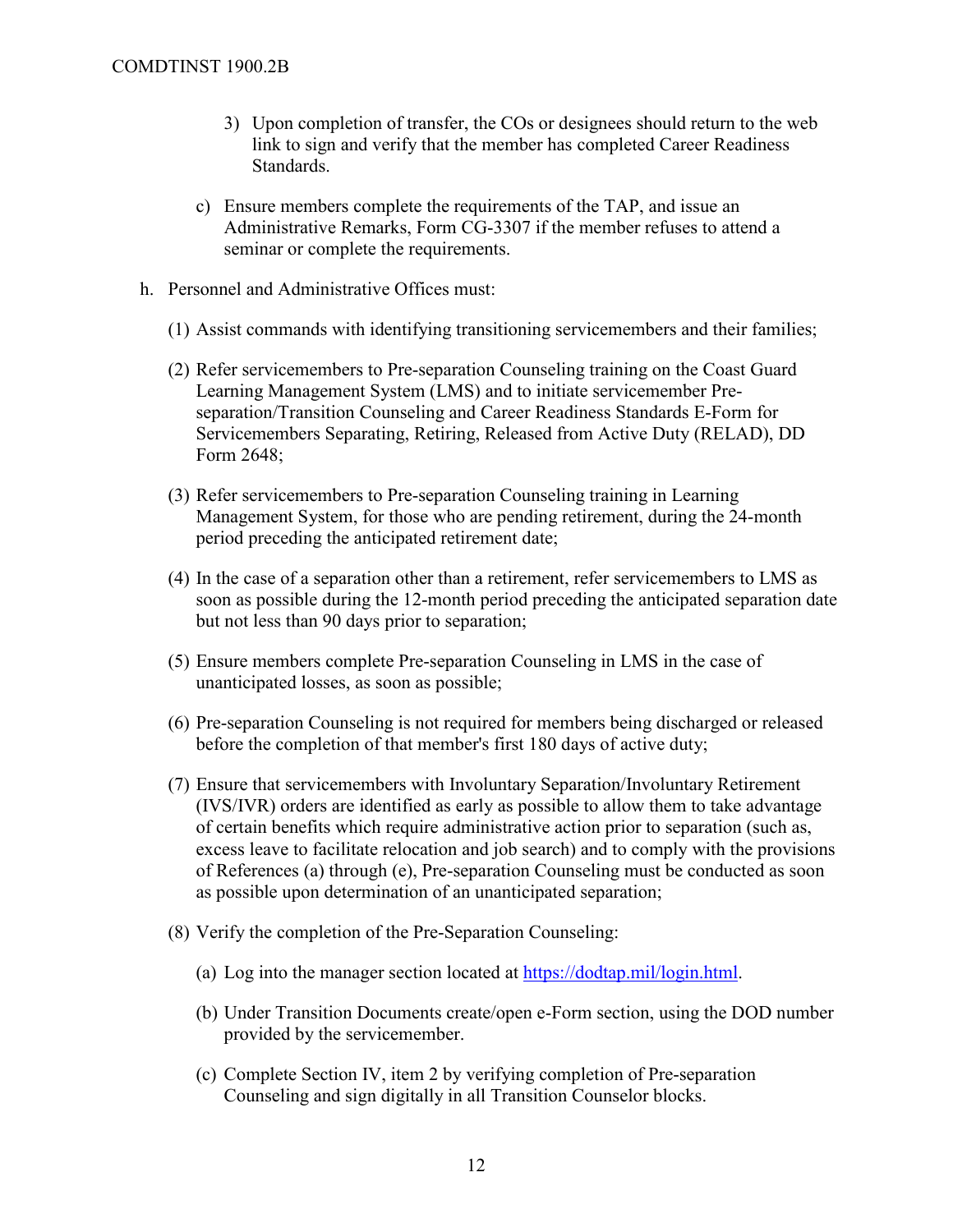- (d) Refer members to the local TRM to register for a TAP seminar after digitally signing the Pre-separation E-Form.
- (e) Refer each separating and retiring member to the Coast Guard Pre-separation website, available at [http://www.dcms.uscg.mil/tap/TAP-Resources.](http://www.dcms.uscg.mil/tap/TAP-Resources)
- (f) Refer member and spouse (if applicable) to guidance for developing an ITP available at [http://www.dcms.uscg.mil/tap/TAP-ITP-Deliverables/.](http://www.dcms.uscg.mil/Our-Organization/Assistant-Commandant-for-Human-Resources-CG-1/Health-Safety-and-Work-Life-CG-11/Office-of-Work-Life-CG-111/Transition-Assistance-Program/TAP-ITP-Deliverables/)
- (9) Ensure the servicemember's Pre-separation/Transition Counseling and Career Readiness Standards E-Form for Servicemembers Separating, Retiring, Released from Active Duty (RELAD), DD Form 2648 is properly completed and submitted for entry in the member's Personnel Data Record (PDR) and that the member has completed the ITP;
- (10) Notify the TRM when a member is eligible to request the scheduling of a TAP seminar; and,
- (11) Ensure the member registers for a premium account in VA Benefits.
- i. Retiring or separating servicemembers must:
	- (1) Inform their command of their intention to separate or retire as soon as this decision is made;
	- (2) Complete initial self-assessment and send to their servicing TRM to schedule one-onone initial counseling and facilitate transition services;
	- (3) Complete the Pre-separation Counseling Training Module in LMS;
		- (a) Log on to website <https://milconnect.dmdc.osd.mil/milconnect/> and complete the E-Form;
		- (b) Using either Common Access Card (CAC) or DS Login, initiate the Servicemember Pre-separation/Transition Counseling and Career Readiness Standards E-Form for Servicemembers Separating, Retiring, Released from Active Duty (RELAD), DD Form 2648, and complete:
			- i. Section I, Verify all existing personal information for accuracy and input all remaining data,
			- ii. Section II, mark 'yes' or 'no' based on Career Readiness Standards items completed to date (all items marked "YES" will require a date),
			- iii. Section IV, digitally sign the form, save, and print a screenshot of the E-Form to indicate initiation.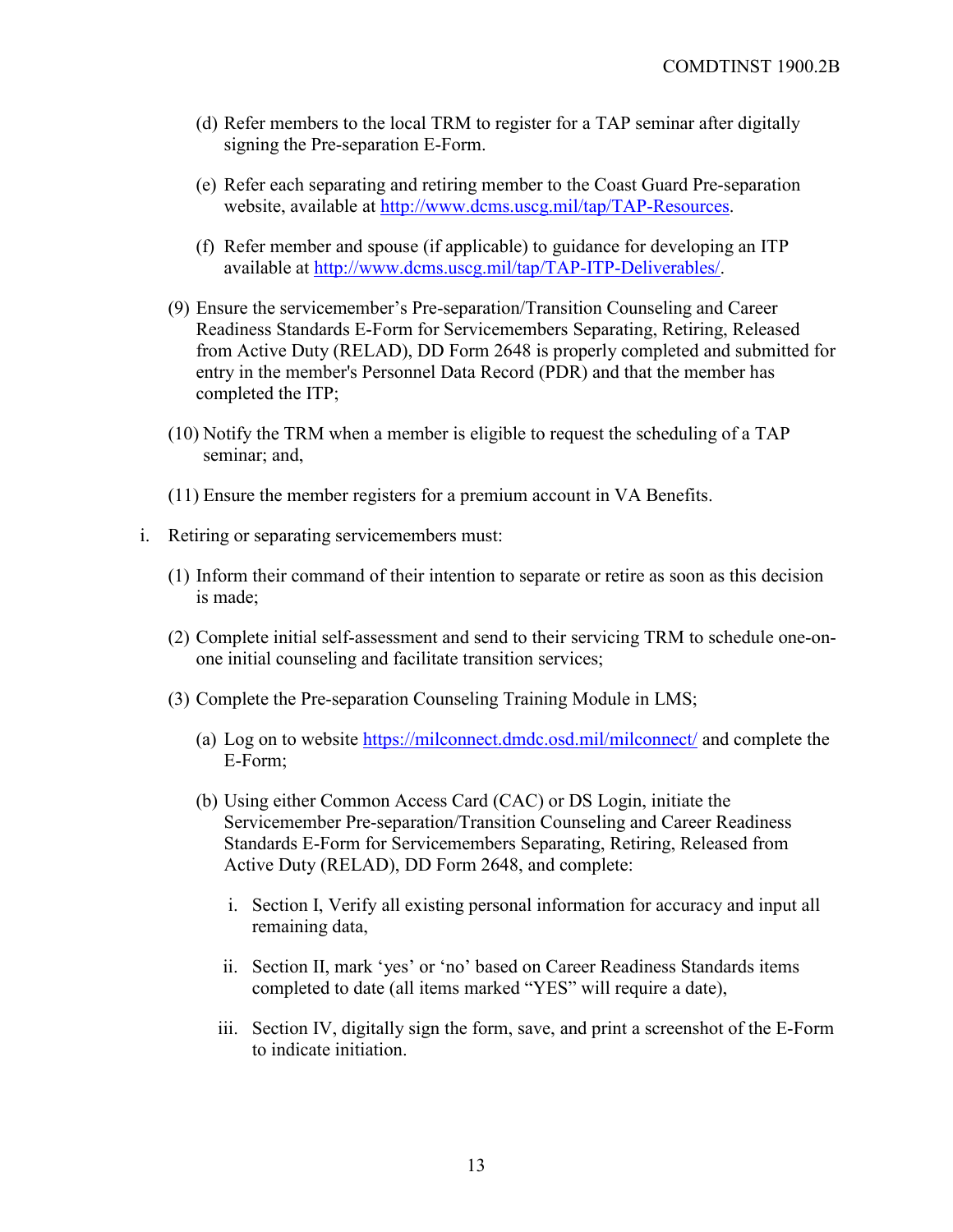- (c) Provide the personnel and administrative office the completed LMS certificate and DOD ID card number (located on back of CAC) so personnel and administrative staff can complete Pre-separation.
- (4) Contact their servicing TRM for transition assistance;
- (5) Provide their TRM their DOD ID card number;
- (6) Schedule a TAP seminar with their TRM;
- (7) Complete a TAP participant assessment upon completion of the seminar;
- (8) Bring completed ITP to the TAP seminar and continue to complete the form throughout the seminar. The TRM may assist members with questions during, and after class, as necessary;
- (9) Members must also register for VA benefits using VA.gov website; and,
- (10) If the servicemember was unable to attend an onsite TAP seminar, they must send (via email) their certificates from TOL, indicating completion of the virtual TAP modules, to their regional TRM.
- 12. FORMS/REPORTS. The forms referenced in this Instruction are available in USCG Electronic Forms on the Standard Workstation or on the Internet: [https://dcms.uscg.afpims.mil/Our-Organization/Assistant-Commandant-for-C4IT-CG-6/The-](https://dcms.uscg.afpims.mil/Our-Organization/Assistant-Commandant-for-C4IT-CG-6/The-Office-of-Information-Management-CG-61/Forms-Management/)[Office-of-Information-Management-CG-61/Forms-Management/](https://dcms.uscg.afpims.mil/Our-Organization/Assistant-Commandant-for-C4IT-CG-6/The-Office-of-Information-Management-CG-61/Forms-Management/) and CGPortal: [https://cgportal2.uscg.mil/library/forms/SitePages/Home.aspx.](https://cgportal2.uscg.mil/library/forms/SitePages/Home.aspx) The Department of Defense (DOD) forms can be found here: [http://www.dtic.mil/whs/directives/forms/index.htm.](http://www.dtic.mil/whs/directives/forms/index.htm)
- 13. SECTION 508. This Instruction was created to adhere to Accessibility guidelines and standards as promulgated by the U.S. Access Board. If changes are needed, please communicate with the Coast Guard Section 508 Program Management Office at: [Section.508@uscg.mil.](mailto:Section.508@uscg.mil)
- 14. REQUEST FOR CHANGES. Units and individuals may recommend changes by email via their chain of the command to Commandant (CG-1112).

/D. L. THOMAS/ Rear Admiral, U.S. Coast Guard Director, Health, Safety and Work-Life

Encl: (1) CAREER READINESS STANDARDS (2) DEFINITIONS (3) CHECKLIST FOR RETIREMENT (4) CHECKLIST FOR SEPARATION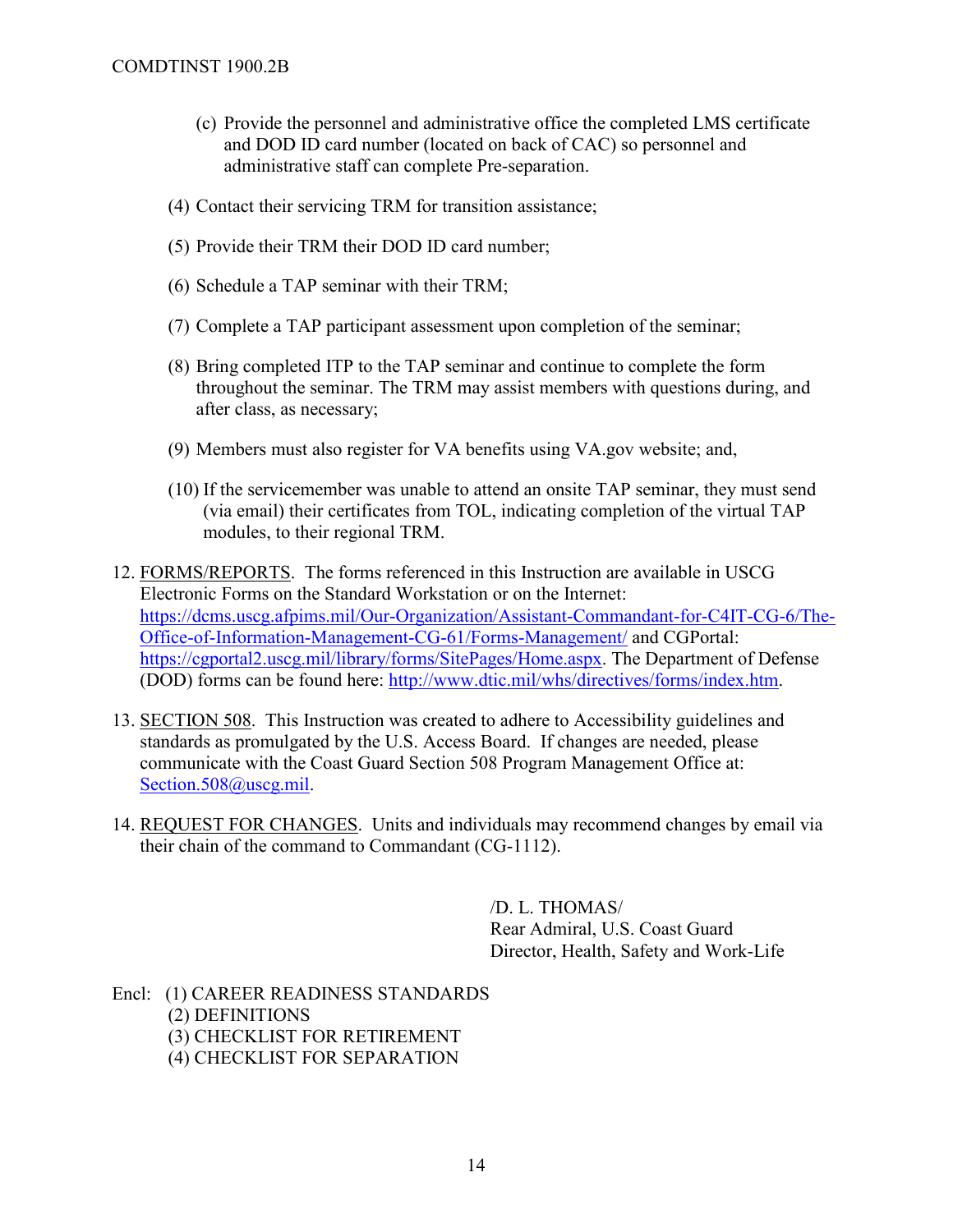## **CAREER READINESS STANDARDS**

- A. Completed Individual Transition Plan (ITP)
- B. Documented 12-month post-separation budget
- C. Completed VABenefits online registration
- D. Completed Military Occupational Code (MOC) Crosswalk gap analysis of military to civilian skills transferability.
- E. Documented identification of what civilian credentials relate to a servicemember's MOC and training, and the relevant licensure, certification and/or apprenticeship required to attain a job in the member's desired civilian career field
- F. Completed individual assessment tool that identifies aptitudes, interests, strengths, and skills
- G. Completed job application or job offer letter of acceptance
- H. Documented comparison of higher education and/or career technical training options
- I. Completed application to an accredited college, university, or technical training program or receipt of an acceptance letter from such an institution
- J. Documented attendance at Pre-separation Counseling (DD Form 2648)
- K. Documented attendance at the DOLEW (DD Form 2648) if not exempt
- L. Documented attendance at VA briefings (DD Form 2648)
- M. Documented participation in Continuum of Service Opportunity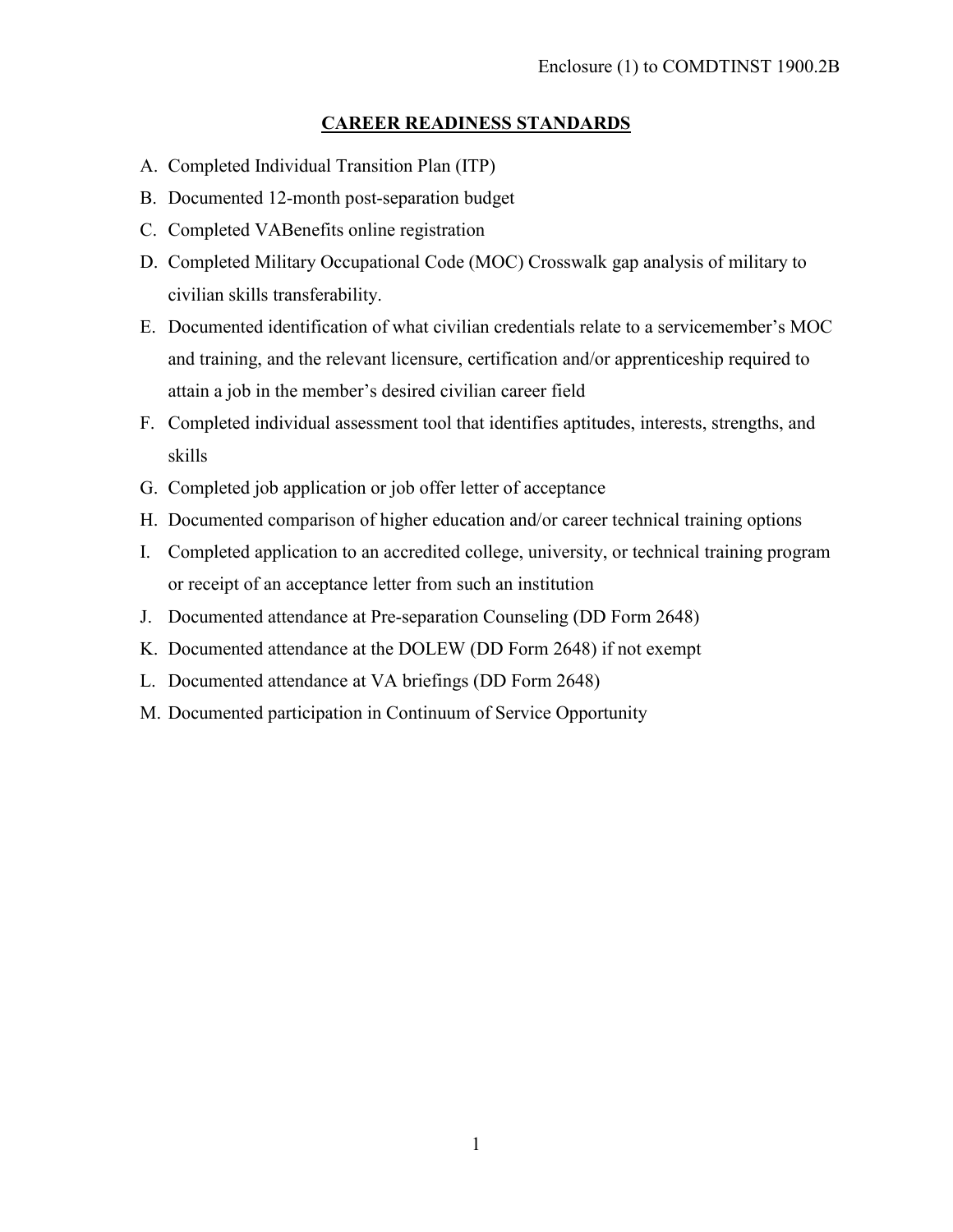## **DEFINITIONS**

- A. Brick and mortar workshop. A learning environment where participants attend a TAP module in a traditional classroom facility led by an in-person instructor or facilitator.
- B. Capstone. Capstone is a mandatory component of Transition GPS where commanders, or commanders' designees, verify that servicemembers have met [Career Readiness Standards \(CRS\)](https://www.dodtap.mil/career_readiness_standards.html) and have a viable Individual Transition Plan (ITP). The purpose of the Capstone is to evaluate a servicemember's preparedness to successfully transition from a military to a civilian career. If a servicemember requires or desires follow-on assistance, the Commander will facilitate a "warm handover" to appropriate helping partners such as the Department of Veterans Affairs or the Department of Labor.
- C. Career Readiness Standards (CRS). A set of common and specific activities and associated relevant deliverables (documented within the last 12 months) that must be achieved to demonstrate servicemembers are prepared to transition effectively to pursue their personal postseparation higher education, career technical training, and civilian employment goals. See Enclosure (1).
- D. Department of Labor Employment Workshop (DOLEW). A mandatory 3-day Department of Labor (DOL)-led employment assistance workshop.
- E. DOD ID card number. This is a unique 10-digit identifying number found on the back of a member's Common Access Card (CAC). This is different from a member's EMPLID.
- F. DODTAP. The online portal in which completion of Career Readiness Standards is recorded. This portal contains the Transition Assistance E-Form (DD2648), and is accessible to servicemembers and veterans, Transition Managers and Counselors, and Commanders and their designees, all of whom may log in by CAC or DOD Logon.
- G. Individual Transition Plan (ITP). An Office of the Secretary of Defense (OSD) standardized document that is created, evolves, and is maintained by the servicemember that provides the framework to perform detailed assessments of their personal and professional preparedness to achieve realistic career goals after separation/retirement from active duty.
- H. Pre-separation Counseling. A comprehensive overview of benefits and programs for which a separating or retiring member may be eligible. Pre-separation Counseling can be completed online in LMS (preferred), in a classroom environment, or one-on-one with a qualified transition counselor.
- I. Separation Program Designator (SPD) code. A code that lists the condition under which a servicemember is separated from military service. This appears in Block 26 of a member's DD-214. SPD codes are assigned to the member by the Personnel Support Center (PSC), but the determination of what SPD codes are eligible for assignments is not done by the PSC.
- J. Transition. The preparation and process for moving from military service to the civilian sector.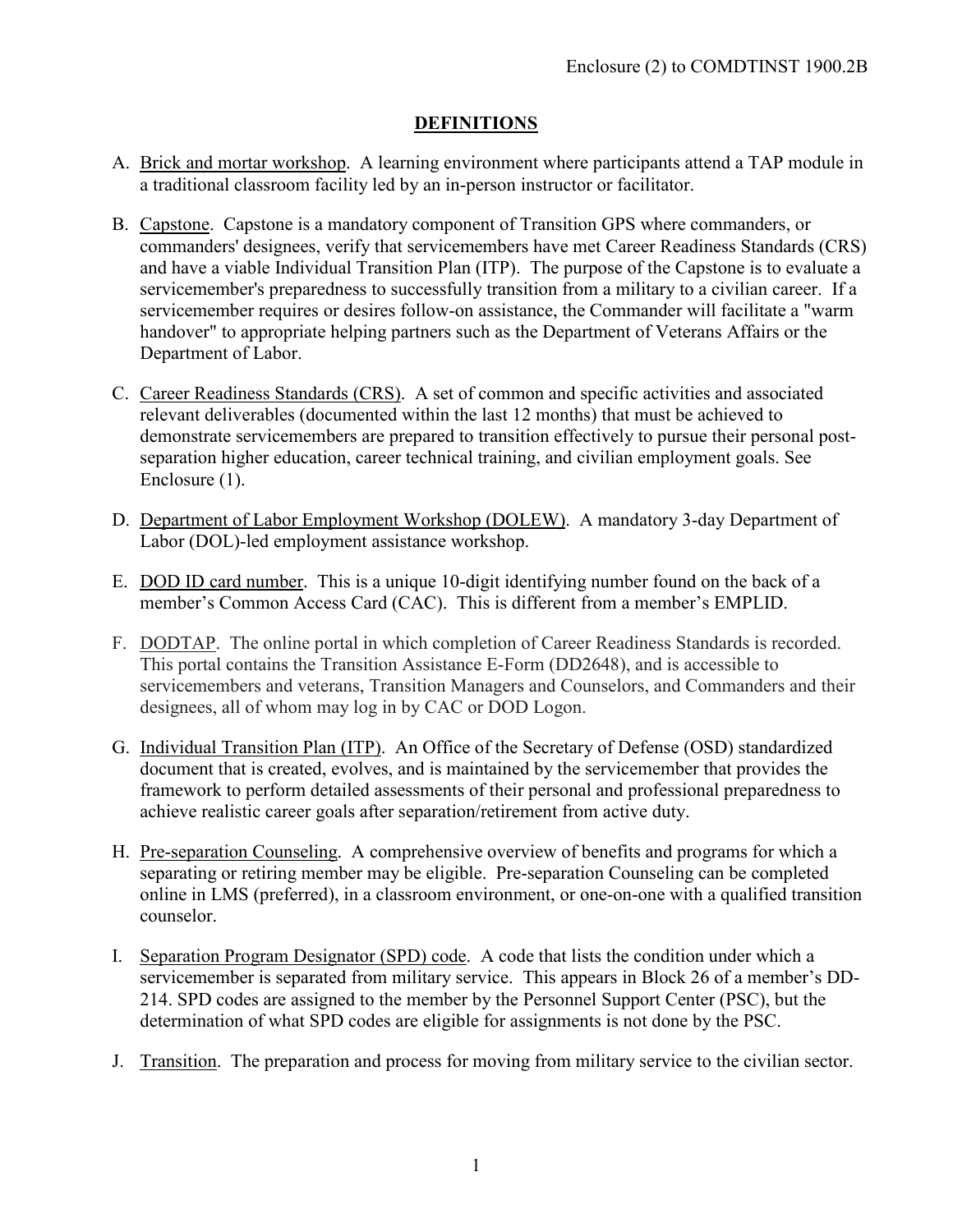## Enclosure (2) to COMDTINST 1900.2B

- K. Transition Assistance E-Form (DD-2648). The online form in which all elements of transition preparedness are recorded. This E-Form has superseded the paper forms DD-2648/-1 (Preseparation counseling checklist) and DD-2958 (Individual Transition Plan Checklist). This form is accessible at [www.dodtap.mil.](http://www.dodtap.mil/)
- L. Transition Assistance Program (TAP) Seminar. A package of activities and curriculum specifically designed to provide eligible servicemembers with the targeted set of knowledge, skills, documentation, and assistance required to meet the CRS before transition and enable a successful transition from active duty back to civilian life.
- M. TAP Participant Assessment. A web-based assessment of the execution of the TAP modules, tracks, and virtual curriculum. It includes curriculum and instruction materials, learning outcomes, facilitator performance, facilities, and logistics. Participant feedback from the assessment ensures that TAP meets the needs and expectations of transitioning servicemembers, and is outcome based. Information collected in the assessment will support the performance monitoring, evaluation, and reoccurring modifications to TAP.
- N. Unanticipated losses. Servicemembers released from active duty before completion of enlistment, contract, or orders.
- O. Veterans Affairs (VA) Benefits Briefings. VA-led mandatory briefings that provide eligible servicemembers with information on available veterans' benefits and services.
- P. Virtual Seminar. A web-based version of the TAP curriculum that provides an alternate delivery method for servicemembers who cannot attend installation-based training to access TAP seminars.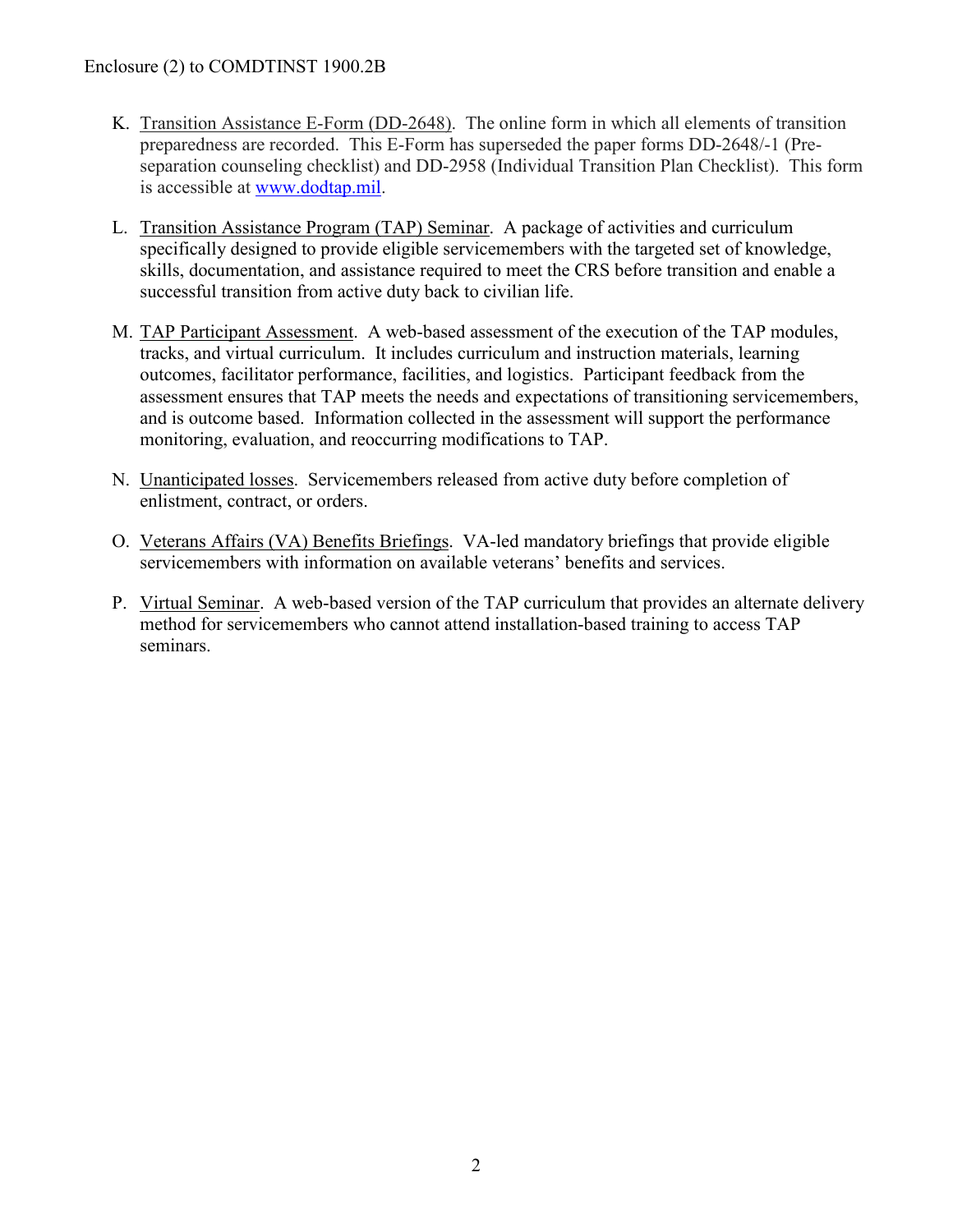Enclosure (3) COMDTINST 1900.2B

**CHECKLIST FOR RETIREMENTS**

|                                                                   | OPTIONAL ITEMS ARE IN ITALIC |                 |                                 |  |  |  |  |  |
|-------------------------------------------------------------------|------------------------------|-----------------|---------------------------------|--|--|--|--|--|
| AT LEAST 6 MONTHS BEFORE RETIREMENT / DEPARTURE ON TERMINAL LEAVE |                              |                 |                                 |  |  |  |  |  |
| <b>TASK</b>                                                       | <b>REFERENCE</b>             | <b>COMPLETE</b> | <b>NOTES</b>                    |  |  |  |  |  |
| Inform Command of Retirement Intention                            | (a) Chapter 1                |                 | Unit Personnel & Admin Staff    |  |  |  |  |  |
| Submit Retirement Request                                         | (a) Chapter 1                |                 |                                 |  |  |  |  |  |
| Complete Pre-Separation Counseling                                | (b)                          |                 | https://elearning.uscg.mil/     |  |  |  |  |  |
| Sign Up For VA Benefits Premium Account                           | (b)                          |                 | VA.gov                          |  |  |  |  |  |
| Initiate DODTAP Documentation                                     | (b)                          |                 | <b>DODTAP Site</b>              |  |  |  |  |  |
| Start Individual Transition Plan (ITP)                            |                              |                 | <b>DODTAP Site</b>              |  |  |  |  |  |
| <b>Attend Transition: GPS</b>                                     | (b)                          |                 | Transition & Relocation Manager |  |  |  |  |  |
| <b>Attend Additional Transition Tracks</b>                        |                              |                 | Transition & Relocation Manager |  |  |  |  |  |
| Physical Exam                                                     | (c) Chapter 3                |                 | Good for 12 months              |  |  |  |  |  |
| Create USA Jobs Account / Apply for Jobs                          |                              |                 | https://usajobs.gov/            |  |  |  |  |  |
| Unit Completes Pre-Separation Interview                           | (d) Chapter 3                |                 |                                 |  |  |  |  |  |
| Review Awards and Training in Direct Access                       |                              |                 | Data used to create DD-214      |  |  |  |  |  |
| Make Copy of CG and DOD Medical Record                            | (c) Chapter 4                |                 | Use for VA claim                |  |  |  |  |  |

| AT LEAST 3 MONTHS BEFORE RETIREMENT / DEPARTURE ON TERMINAL LEAVE |                  |                 |                                             |  |  |  |  |  |
|-------------------------------------------------------------------|------------------|-----------------|---------------------------------------------|--|--|--|--|--|
| <b>TASK</b>                                                       | <b>REFERENCE</b> | <b>COMPLETE</b> | <b>NOTES</b>                                |  |  |  |  |  |
| Command Completes Follow-Up Interview                             | (c) Chapter 3    |                 |                                             |  |  |  |  |  |
| Submit Career Intentions Worksheet                                | (d) Chapter 3    |                 | CG-2045                                     |  |  |  |  |  |
| Submit PCS Departing Worksheet                                    | (d) Chapter 3    |                 | $CG-2000$                                   |  |  |  |  |  |
| <b>Submit PCS Entitlements Advance Worksheet</b>                  | (d) Chapter 3    |                 | $CG-2003$                                   |  |  |  |  |  |
| Request Statement of Service Memo                                 | (d)              |                 | Use in lieu of DD-214 for job search        |  |  |  |  |  |
| Receive Retirement Orders                                         | (d) Chapter 3    |                 | Must have submitted worksheets listed above |  |  |  |  |  |
| Review Draft DD-214                                               | (d) Chapter 3    |                 | Must have submitted worksheets listed above |  |  |  |  |  |
| Book Household Goods Move                                         | (e)              |                 | www.move.mil                                |  |  |  |  |  |
| Apply for College or Trade School                                 |                  |                 |                                             |  |  |  |  |  |
| Discuss Survivor Benefit Plan with Family                         |                  |                 | <b>PPC SBP Web Site</b>                     |  |  |  |  |  |

Initiate Pre-Discharge (BDD) VA Claim [VA Website](https://www.benefits.va.gov/PREDISCHARGE/index.asp) Submit claim 180 to 90 prior to separation

date

| AT LEAST 2 MONTHS BEFORE RETIREMENT / DEPARTURE ON TERMINAL LEAVE |                   |                 |                                    |  |  |  |  |  |
|-------------------------------------------------------------------|-------------------|-----------------|------------------------------------|--|--|--|--|--|
| TASK.                                                             | <b>REFERENCE</b>  | <b>COMPLETE</b> | <b>NOTES</b>                       |  |  |  |  |  |
| Request Copy of Electronic PDR                                    | (f)               |                 | CG PSC (PSC-BOPS-C-MR) Site        |  |  |  |  |  |
| Update State Taxes to New Residence                               | $(d)$ Chapter $8$ |                 |                                    |  |  |  |  |  |
| <i>Apply for Jobs</i>                                             |                   |                 | Use résumé guide in DOLEW Handbook |  |  |  |  |  |

*This is not an official checklist or guideline. These are recommendations based on individual programs. You, the member, are responsible for contacting support offices to ensure all items are complete before leaving the Coast Guard.*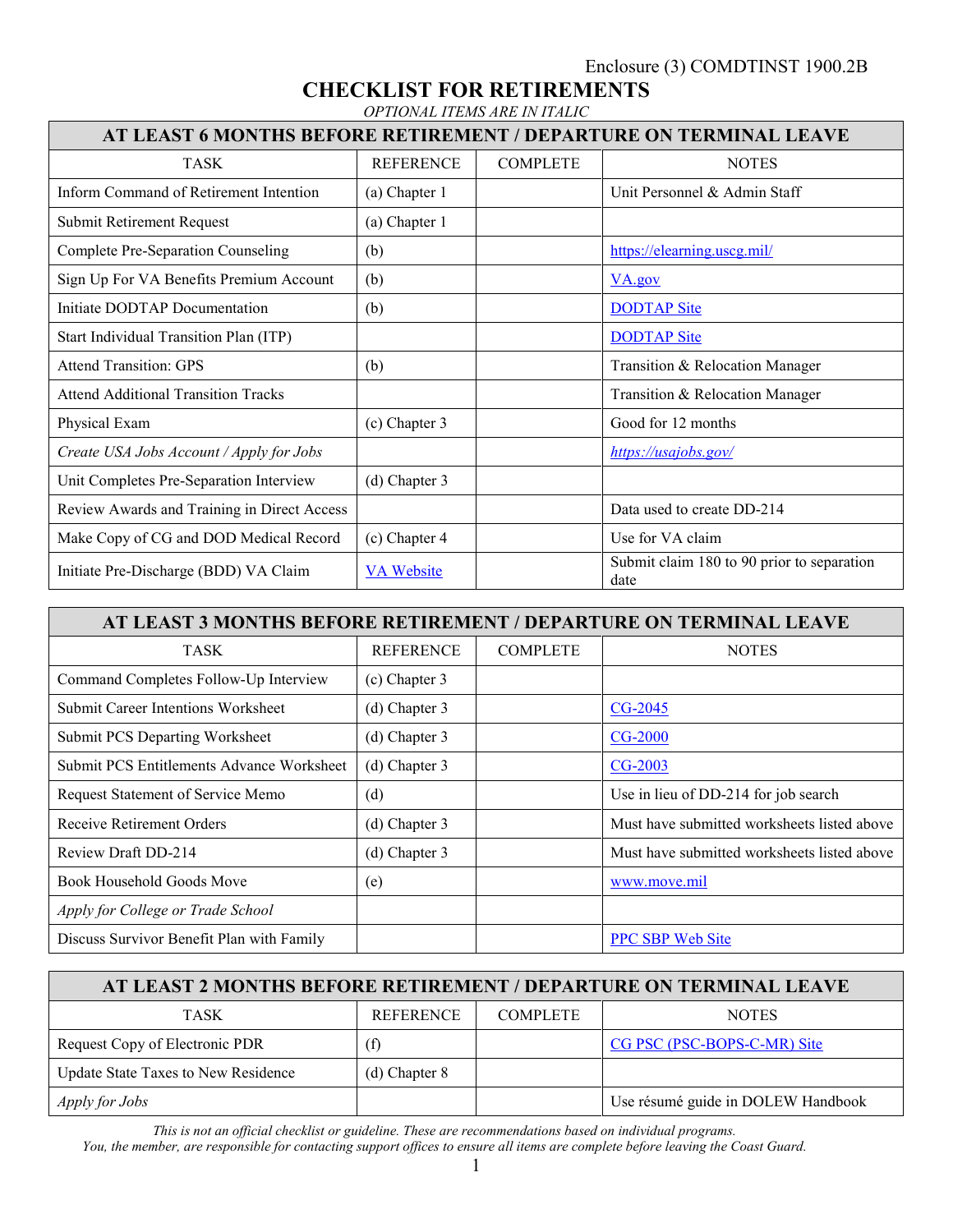## Enclosure (3) COMDTINST 1900.2B **CHECKLIST FOR RETIREMENTS** *OPTIONAL ITEMS ARE IN ITALIC*

### **AT LEAST 1 MONTH BEFORE RETIREMENT / DEPARTURE ON TERMINAL LEAVEL**

| <b>TASK</b>                      | <b>REFERENCE</b> | <b>COMPLETE</b> | <b>NOTES</b>                       |
|----------------------------------|------------------|-----------------|------------------------------------|
| Request LinkedIn Premium Account |                  |                 | Vets LinkedIn Premium Request Page |
| Receive Retirement Memos         | $(d)$ Chapter 3  |                 |                                    |
| Sign Retirement CG-3307 Entries  | (d) Chapter 3    |                 |                                    |

#### **LAST MONTH BEFORE RETIREMENT / DEPARTURE ON TERMINAL LEAVE**

| TASK                                      | <b>REFERENCE</b> | <b>COMPLETE</b> | <b>NOTES</b>                         |
|-------------------------------------------|------------------|-----------------|--------------------------------------|
| Turn in Government Travel Charge Card     | $(g)$ Chapter 1  |                 |                                      |
| Request 90-Day Refills of Medications     | $(c)$ Chapter 10 |                 |                                      |
| Sign DD-214 and Receive Copies 1 and 4    | (h)              |                 |                                      |
| Receive Pre-Addressed Envelope to PPC     | (d) Chapter 3    |                 | Used to submit travel claim          |
| Receive SPO and Unit PDRs                 | (f)              |                 |                                      |
| Transfer Clearance to New Federal Agency  | (i)              |                 | If accepting federal employment      |
| Close Out Clearance with Security Officer | (i)              |                 |                                      |
| Close Special Needs Case                  | (j)              |                 | Work/Life Family Resource Specialist |
| Complete Unit Checkout Process            |                  |                 |                                      |

| <b>AFTER RETIREMENT</b>                  |                   |                 |                                           |  |  |  |  |  |
|------------------------------------------|-------------------|-----------------|-------------------------------------------|--|--|--|--|--|
| TASK                                     | <b>REFERENCE</b>  | <b>COMPLETE</b> | <b>NOTES</b>                              |  |  |  |  |  |
| Complete HHG Move                        | (e)               |                 |                                           |  |  |  |  |  |
| File Travel Claim                        | $(d)$ and $(e)$   |                 | Mail to PPC                               |  |  |  |  |  |
| File HHG Damage Claim                    | (e)               |                 | Due within 70 days of delivery            |  |  |  |  |  |
| Obtain New ID Cards                      | $\left( k\right)$ |                 | Member and Dependents                     |  |  |  |  |  |
| Sign Up for VGLI if applies              | VA Website        |                 | Sign up through eBenefits within 120 days |  |  |  |  |  |
| Enroll in TRICARE Retiree Dental Program |                   |                 | https://www.trdp.org                      |  |  |  |  |  |

References:

- (a) Military Separations, COMDTINST M1000.4 (series)
- (b) Transition Assistance Program, COMDTINST 1900.2 (series)
- (c) Medical Manual, COMDTINST M6000.1 (series)
- (d) Personnel and Pay Procedures Manual (PPPM), PPCINST M1000.2 (series)
- (e) The Joint Travel Regulations (JTR) Uniformed Servicemembers and DOD Civilian Employees
- (f) Military Personnel Data Records (PDR) System, COMDTINST M1080.10 (series)
- (g) Government Travel Charge Card (GTCC) Program Policies and Procedures, COMDTINST M4600.18 (series)
- (h) Certificate of Release or Discharge from Active Duty, DD Form 214, COMDTINST M1900.4 (series)
- (i) Personnel Security and Suitability Program, COMDTINST M5520.12 (series)
- (j) Special Needs Program, COMDTINST 1754.7 (series)
- (k) Identification Cards for Members of the Uniformed Services, their Eligible Family Members, and other Eligible Personnel, COMDTINST M5512.1 (series)

*This is not an official checklist or guideline. These are recommendations based on individual programs. You, the member, are responsible for contacting support offices to ensure all items are complete before leaving the Coast Guard.*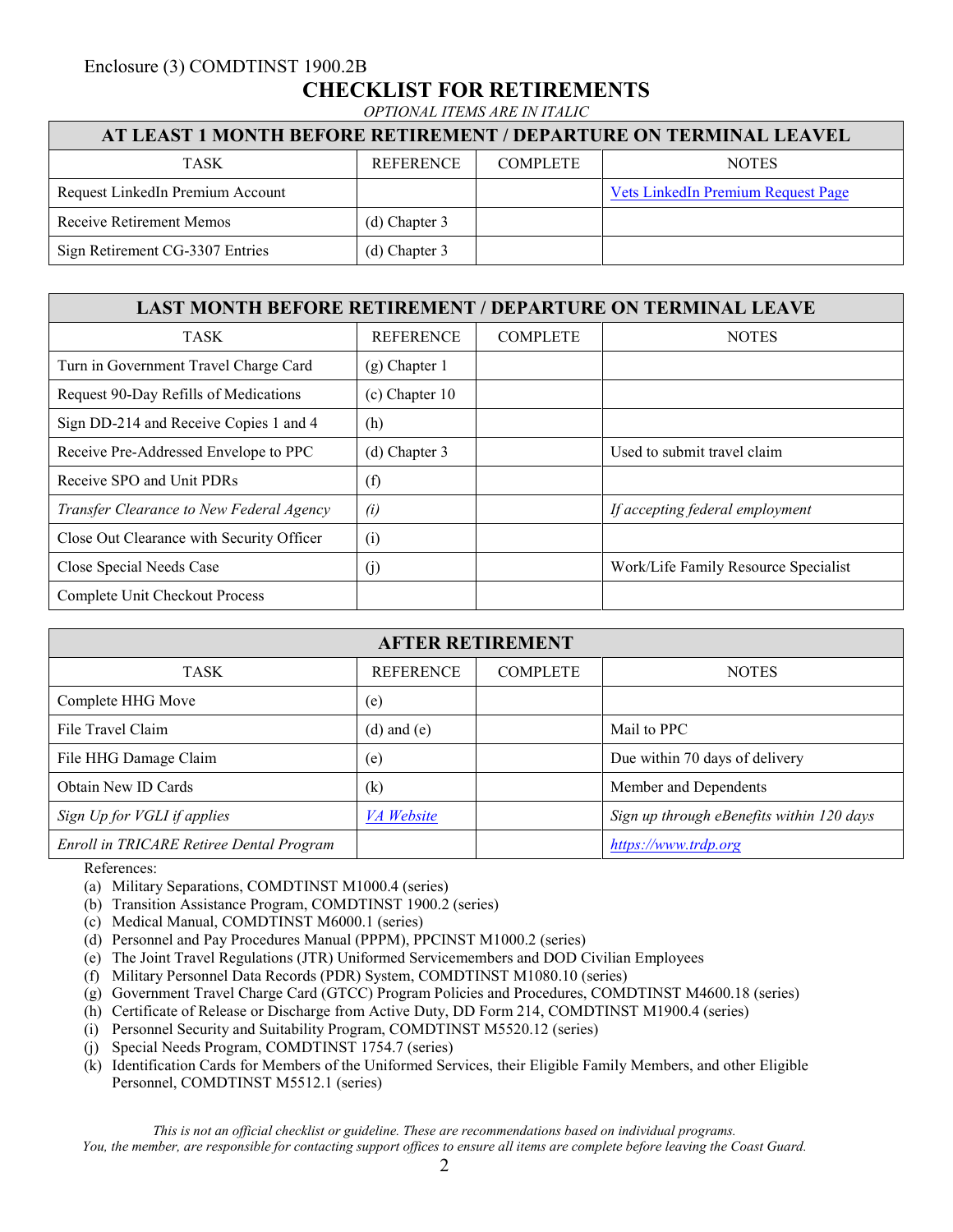#### **CHECKLIST FOR SEPARATIONS** *OPTIONAL ITEMS ARE IN ITALIC*

| AT LEAST 6 MONTHS BEFORE SEPARATION / DEPARTURE |                   |                 |                                                       |  |  |  |  |  |
|-------------------------------------------------|-------------------|-----------------|-------------------------------------------------------|--|--|--|--|--|
| <b>TASK</b>                                     | <b>REFERENCE</b>  | <b>COMPLETE</b> | <b>NOTES</b>                                          |  |  |  |  |  |
| Inform Command of Separation Intention          | (a) Chapter 1     |                 | Unit Personnel & Admin Staff                          |  |  |  |  |  |
| <b>Submit Resignation/Separation Request</b>    | (a) Chapter 1     |                 |                                                       |  |  |  |  |  |
| Complete Pre-Separation Counseling              | (b)               |                 | https://elearning.uscg.mil/                           |  |  |  |  |  |
| Sign Up For eBenefits Premium Account           | (b)               |                 | eBenefits Site                                        |  |  |  |  |  |
| Initiate DODTAP Documentation                   | (b)               |                 | <b>DODTAP</b> Site                                    |  |  |  |  |  |
| Start Individual Transition Plan (ITP)          |                   |                 | <b>DODTAP Site</b>                                    |  |  |  |  |  |
| <b>Attend Transition: GPS</b>                   | (b)               |                 | Transition & Relocation Manager                       |  |  |  |  |  |
| <b>Attend Additional Transition Tracks</b>      |                   |                 | Transition & Relocation Manager                       |  |  |  |  |  |
| Physical Exam                                   | $(c)$ Chapter 3   |                 | Good for 12 months                                    |  |  |  |  |  |
| Create USA Jobs Account / Apply for Jobs        |                   |                 | https://usajobs.gov/                                  |  |  |  |  |  |
| Unit Completes Pre-Separation Interview         | (d) Chapter 3     |                 |                                                       |  |  |  |  |  |
| Review Awards and Training in Direct<br>Access  |                   |                 | Data used to create DD-214                            |  |  |  |  |  |
| Make Copy of CG and DOD Medical Record          | (c) Chapter 4     |                 | Use for VA claim                                      |  |  |  |  |  |
| Initiate Pre-Discharge (BDD) VA Claim           | <b>VA Website</b> |                 | Submit claim 180 to 90 days before<br>separation date |  |  |  |  |  |

| AT LEAST 3 MONTHS BEFORE SEPARATION / DEPARTURE ON TERMINAL LEAVE |                  |                 |                                                |  |  |  |  |  |
|-------------------------------------------------------------------|------------------|-----------------|------------------------------------------------|--|--|--|--|--|
| <b>TASK</b>                                                       | <b>REFERENCE</b> | <b>COMPLETE</b> | <b>NOTES</b>                                   |  |  |  |  |  |
| Command Completes Follow-Up Interview                             | (c) Chapter 3    |                 |                                                |  |  |  |  |  |
| Submit Career Intentions Worksheet                                | (d) Chapter 3    |                 | CG-2045                                        |  |  |  |  |  |
| <b>Submit PCS Departing Worksheet</b>                             | (d) Chapter 3    |                 | $CG-2000$                                      |  |  |  |  |  |
| <b>Submit PCS Entitlements Advance</b><br>Worksheet               | (d) Chapter 3    |                 | <b>CG-2003</b>                                 |  |  |  |  |  |
| Request Statement of Service Memo                                 | (d)              |                 | Use in lieu of DD-214 for job search           |  |  |  |  |  |
| Receive Separation Orders                                         | (d) Chapter 3    |                 | Must have submitted worksheets listed<br>above |  |  |  |  |  |
| Review Draft DD-214                                               | (d) Chapter 3    |                 | Must have submitted worksheets listed<br>above |  |  |  |  |  |
| Book Household Goods Move                                         | (e)              |                 | www.move.mil                                   |  |  |  |  |  |
| Apply for College or Trade School                                 |                  |                 |                                                |  |  |  |  |  |

| AT LEAST 2 MONTHS BEFORE SEPARATION / DEPARTURE ON TERMINAL LEAVEL |                   |                 |                                    |  |  |  |  |  |
|--------------------------------------------------------------------|-------------------|-----------------|------------------------------------|--|--|--|--|--|
| TASK                                                               | <b>REFERENCE</b>  | <b>COMPLETE</b> | <b>NOTES</b>                       |  |  |  |  |  |
| Request Copy of Electronic PDR                                     | $\rm (f)$         |                 | CG PSC (PSC-BOPS-C-MR) Site        |  |  |  |  |  |
| Update State Taxes to New Residence                                | $(d)$ Chapter $8$ |                 |                                    |  |  |  |  |  |
| <i>Apply for Jobs</i>                                              |                   |                 | Use résumé guide in DOLEW Handbook |  |  |  |  |  |

| AT LEAST 1 MONTH BEFORE SEPARATION / DEPARTURE ON TERMINAL LEAVEL |                  |                 |                                    |  |  |  |  |  |
|-------------------------------------------------------------------|------------------|-----------------|------------------------------------|--|--|--|--|--|
| <b>TASK</b>                                                       | <b>REFERENCE</b> | <b>COMPLETE</b> | <b>NOTES</b>                       |  |  |  |  |  |
| Request LinkedIn Premium Account                                  |                  |                 | Vets LinkedIn Premium Request Page |  |  |  |  |  |
| Receive Separation Memos                                          | $(d)$ Chapter 3  |                 |                                    |  |  |  |  |  |
| Sign Separation CG-3307 Entries                                   | $(d)$ Chapter 3  |                 |                                    |  |  |  |  |  |

*This is not an official checklist or guideline. These are recommendations based on individual programs. You, the member, are responsible for contacting support offices to ensure all items are complete before leaving the Coast Guard.*